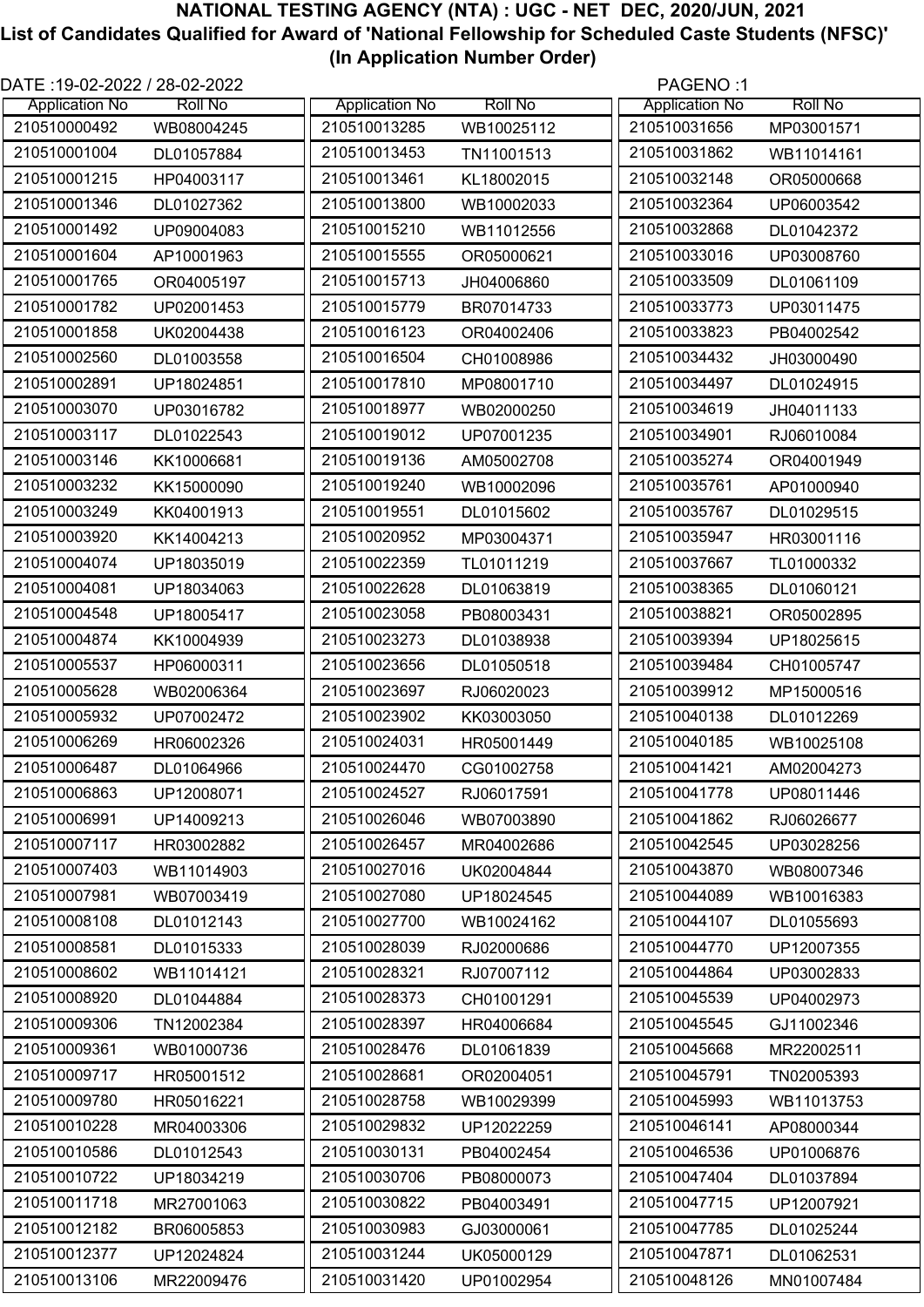| 210510049764<br>210510067476<br>210510085800<br>UP13001731<br>UP12026027<br>RJ05003302<br>210510050006<br>210510085966<br>210510067628<br>UP18004092<br>GJ01006492<br>AP18001390<br>210510050802<br>210510067978<br>210510088190<br>RJ06011707<br>HR05009540<br>HP06000429<br>210510051155<br>210510068044<br>210510088667<br>RJ07010115<br>CG02001918<br>KK02000034<br>210510088821<br>210510051573<br>210510068227<br>MP03004466<br>DL01014253<br>MP12000558<br>210510052231<br>210510068797<br>210510088943<br>PB04004645<br>UK05000293<br>UP18010087<br>210510052338<br>210510068966<br>210510089049<br>MR22009774<br>UP07003308<br>WB10028158<br>210510052718<br>210510069014<br>210510089275<br>HR04005001<br>UP03015979<br>UK02002608<br>210510069281<br>210510089324<br>210510052722<br>UK02005465<br>KK04016902<br>DL01057966<br>210510052814<br>210510069401<br>210510091181<br>WB10024317<br>BR06007455<br>HP04003426<br>210510053206<br>210510070632<br>210510091286<br>UP11000128<br>UP03000773<br>PB01000171<br>210510053248<br>210510070689<br>210510091508<br>HR05002257<br>TN18000802<br>DL01031709<br>210510091621<br>210510053568<br>210510071392<br>DL01011229<br>RJ07005834<br>DL01057001<br>210510053774<br>210510071572<br>210510091663<br>DL01035492<br>JH04004938<br>DL01023380<br>210510054515<br>210510072139<br>210510092065<br>UP03015753<br>BR07016026<br>PB04000436<br>210510054892<br>210510072172<br>210510093264<br>WB01000625<br>JK02006905<br>UP12000725<br>210510093449<br>210510055630<br>210510072918<br>AM02016443<br>UK01003830<br>HP04000681<br>210510055791<br>210510073081<br>210510093487<br>DL01028626<br>HR06001042<br>MR22006896<br>210510055892<br>210510073692<br>210510094839<br>DL01023539<br>WB10005556<br>DL01031334<br>210510056673<br>210510074131<br>210510095911<br>CG02003819<br>MN01005270<br>MR22006761<br>210510056689<br>210510074614<br>210510096347<br>WB10016392<br>HR09002067<br>MR17004214<br>210510057508<br>210510074722<br>210510096798<br>MR22003811<br>UP18020847<br>CH01003027<br>210510057602<br>210510074912<br>210510098167<br>RJ09007257<br>WB08001527<br>HR07002275<br>210510057744<br>210510076049<br>210510098811<br>DL01061646<br>DL01029266<br>UP10002409<br>210510057779<br>210510076211<br>RJ06031893<br>210510100329<br>HR06003328<br>TN14004583<br>210510058701<br>210510076299<br>210510100366<br>WB10024323<br>UP03037503<br>OR02004593<br>210510058838<br>210510076681<br>210510101183<br>DL01065024<br>WB10008866<br>MP03005754<br>210510059120<br>210510076709<br>210510101278<br>DL01051717<br>HP06002523<br>DL01012018<br>210510059213<br>210510077171<br>210510101362<br>KK14005778<br>UP11000008<br>HP01000013<br>210510059275<br>210510101556<br>210510077467<br>WB10021207<br>WB08003911<br>OR09004611<br>210510059351<br>210510077801<br>210510102016<br>UP18027391<br>MR25001149<br>HR05001837<br>210510060151<br>210510077869<br>210510102360<br>AP01001610<br>CH01006467<br>RJ06021148<br>210510060367<br>210510078398<br>210510102666<br>RJ07007556<br>UP16000531<br>DL01005473<br>210510060498<br>210510078492<br>210510102848<br>UK05000203<br>WB08001015<br>AM01003719<br>210510060633<br>210510078636<br>210510104361<br>DL01065469<br>CH01004704<br>DL01049607<br>210510060694<br>210510078783<br>210510104740<br>UP14001214<br>RJ01005813<br>DL01008438<br>210510060882<br>210510078844<br>210510105022<br>UP18013121<br>DL01050899<br>UP12021054<br>210510061122<br>210510081594<br>210510105113<br>KL17008896<br>MN01007617<br>HP06000456<br>210510061310<br>210510082358<br>210510105346<br>WB10012432<br>HR07006591<br>MR17001668<br>210510061854<br>210510082466<br>210510105428<br>RJ07008901<br>WB10002543<br>HR05019388<br>210510063819<br>210510083203<br>210510105791<br>DL01066047<br>MR29001062<br>DL01049649<br>210510064063<br>210510083513<br>210510106488<br>RJ06000164<br>JH01001314<br>WB11012077<br>210510064114<br>210510084018<br>210510107934<br>DL01050818<br>DL01051865<br>UP03027852 | DATE :19-02-2022 / 28-02-2022 |                |                       |                | PAGENO:2              |                |
|----------------------------------------------------------------------------------------------------------------------------------------------------------------------------------------------------------------------------------------------------------------------------------------------------------------------------------------------------------------------------------------------------------------------------------------------------------------------------------------------------------------------------------------------------------------------------------------------------------------------------------------------------------------------------------------------------------------------------------------------------------------------------------------------------------------------------------------------------------------------------------------------------------------------------------------------------------------------------------------------------------------------------------------------------------------------------------------------------------------------------------------------------------------------------------------------------------------------------------------------------------------------------------------------------------------------------------------------------------------------------------------------------------------------------------------------------------------------------------------------------------------------------------------------------------------------------------------------------------------------------------------------------------------------------------------------------------------------------------------------------------------------------------------------------------------------------------------------------------------------------------------------------------------------------------------------------------------------------------------------------------------------------------------------------------------------------------------------------------------------------------------------------------------------------------------------------------------------------------------------------------------------------------------------------------------------------------------------------------------------------------------------------------------------------------------------------------------------------------------------------------------------------------------------------------------------------------------------------------------------------------------------------------------------------------------------------------------------------------------------------------------------------------------------------------------------------------------------------------------------------------------------------------------------------------------------------------------------------------------------------------------------------------------------------------------------------------------------------------------------------------------------------------------------------------------------------------------------------------------------------------------------------------------------------------------------------------------------------------------------------------------------------------------------------------------------------------------------------------------------------------------------------------------------------------------------------------------------------------------------------------------------------------------------------------------------------------------------------------------------------------------------------------------------------------------------------------------------------------------------------------------------------------------------------------------------------------------------------------------------------------------------------|-------------------------------|----------------|-----------------------|----------------|-----------------------|----------------|
|                                                                                                                                                                                                                                                                                                                                                                                                                                                                                                                                                                                                                                                                                                                                                                                                                                                                                                                                                                                                                                                                                                                                                                                                                                                                                                                                                                                                                                                                                                                                                                                                                                                                                                                                                                                                                                                                                                                                                                                                                                                                                                                                                                                                                                                                                                                                                                                                                                                                                                                                                                                                                                                                                                                                                                                                                                                                                                                                                                                                                                                                                                                                                                                                                                                                                                                                                                                                                                                                                                                                                                                                                                                                                                                                                                                                                                                                                                                                                                                                                            | <b>Application No</b>         | <b>Roll No</b> | <b>Application No</b> | <b>Roll No</b> | <b>Application No</b> | <b>Roll No</b> |
|                                                                                                                                                                                                                                                                                                                                                                                                                                                                                                                                                                                                                                                                                                                                                                                                                                                                                                                                                                                                                                                                                                                                                                                                                                                                                                                                                                                                                                                                                                                                                                                                                                                                                                                                                                                                                                                                                                                                                                                                                                                                                                                                                                                                                                                                                                                                                                                                                                                                                                                                                                                                                                                                                                                                                                                                                                                                                                                                                                                                                                                                                                                                                                                                                                                                                                                                                                                                                                                                                                                                                                                                                                                                                                                                                                                                                                                                                                                                                                                                                            |                               |                |                       |                |                       |                |
|                                                                                                                                                                                                                                                                                                                                                                                                                                                                                                                                                                                                                                                                                                                                                                                                                                                                                                                                                                                                                                                                                                                                                                                                                                                                                                                                                                                                                                                                                                                                                                                                                                                                                                                                                                                                                                                                                                                                                                                                                                                                                                                                                                                                                                                                                                                                                                                                                                                                                                                                                                                                                                                                                                                                                                                                                                                                                                                                                                                                                                                                                                                                                                                                                                                                                                                                                                                                                                                                                                                                                                                                                                                                                                                                                                                                                                                                                                                                                                                                                            |                               |                |                       |                |                       |                |
|                                                                                                                                                                                                                                                                                                                                                                                                                                                                                                                                                                                                                                                                                                                                                                                                                                                                                                                                                                                                                                                                                                                                                                                                                                                                                                                                                                                                                                                                                                                                                                                                                                                                                                                                                                                                                                                                                                                                                                                                                                                                                                                                                                                                                                                                                                                                                                                                                                                                                                                                                                                                                                                                                                                                                                                                                                                                                                                                                                                                                                                                                                                                                                                                                                                                                                                                                                                                                                                                                                                                                                                                                                                                                                                                                                                                                                                                                                                                                                                                                            |                               |                |                       |                |                       |                |
|                                                                                                                                                                                                                                                                                                                                                                                                                                                                                                                                                                                                                                                                                                                                                                                                                                                                                                                                                                                                                                                                                                                                                                                                                                                                                                                                                                                                                                                                                                                                                                                                                                                                                                                                                                                                                                                                                                                                                                                                                                                                                                                                                                                                                                                                                                                                                                                                                                                                                                                                                                                                                                                                                                                                                                                                                                                                                                                                                                                                                                                                                                                                                                                                                                                                                                                                                                                                                                                                                                                                                                                                                                                                                                                                                                                                                                                                                                                                                                                                                            |                               |                |                       |                |                       |                |
|                                                                                                                                                                                                                                                                                                                                                                                                                                                                                                                                                                                                                                                                                                                                                                                                                                                                                                                                                                                                                                                                                                                                                                                                                                                                                                                                                                                                                                                                                                                                                                                                                                                                                                                                                                                                                                                                                                                                                                                                                                                                                                                                                                                                                                                                                                                                                                                                                                                                                                                                                                                                                                                                                                                                                                                                                                                                                                                                                                                                                                                                                                                                                                                                                                                                                                                                                                                                                                                                                                                                                                                                                                                                                                                                                                                                                                                                                                                                                                                                                            |                               |                |                       |                |                       |                |
|                                                                                                                                                                                                                                                                                                                                                                                                                                                                                                                                                                                                                                                                                                                                                                                                                                                                                                                                                                                                                                                                                                                                                                                                                                                                                                                                                                                                                                                                                                                                                                                                                                                                                                                                                                                                                                                                                                                                                                                                                                                                                                                                                                                                                                                                                                                                                                                                                                                                                                                                                                                                                                                                                                                                                                                                                                                                                                                                                                                                                                                                                                                                                                                                                                                                                                                                                                                                                                                                                                                                                                                                                                                                                                                                                                                                                                                                                                                                                                                                                            |                               |                |                       |                |                       |                |
|                                                                                                                                                                                                                                                                                                                                                                                                                                                                                                                                                                                                                                                                                                                                                                                                                                                                                                                                                                                                                                                                                                                                                                                                                                                                                                                                                                                                                                                                                                                                                                                                                                                                                                                                                                                                                                                                                                                                                                                                                                                                                                                                                                                                                                                                                                                                                                                                                                                                                                                                                                                                                                                                                                                                                                                                                                                                                                                                                                                                                                                                                                                                                                                                                                                                                                                                                                                                                                                                                                                                                                                                                                                                                                                                                                                                                                                                                                                                                                                                                            |                               |                |                       |                |                       |                |
|                                                                                                                                                                                                                                                                                                                                                                                                                                                                                                                                                                                                                                                                                                                                                                                                                                                                                                                                                                                                                                                                                                                                                                                                                                                                                                                                                                                                                                                                                                                                                                                                                                                                                                                                                                                                                                                                                                                                                                                                                                                                                                                                                                                                                                                                                                                                                                                                                                                                                                                                                                                                                                                                                                                                                                                                                                                                                                                                                                                                                                                                                                                                                                                                                                                                                                                                                                                                                                                                                                                                                                                                                                                                                                                                                                                                                                                                                                                                                                                                                            |                               |                |                       |                |                       |                |
|                                                                                                                                                                                                                                                                                                                                                                                                                                                                                                                                                                                                                                                                                                                                                                                                                                                                                                                                                                                                                                                                                                                                                                                                                                                                                                                                                                                                                                                                                                                                                                                                                                                                                                                                                                                                                                                                                                                                                                                                                                                                                                                                                                                                                                                                                                                                                                                                                                                                                                                                                                                                                                                                                                                                                                                                                                                                                                                                                                                                                                                                                                                                                                                                                                                                                                                                                                                                                                                                                                                                                                                                                                                                                                                                                                                                                                                                                                                                                                                                                            |                               |                |                       |                |                       |                |
|                                                                                                                                                                                                                                                                                                                                                                                                                                                                                                                                                                                                                                                                                                                                                                                                                                                                                                                                                                                                                                                                                                                                                                                                                                                                                                                                                                                                                                                                                                                                                                                                                                                                                                                                                                                                                                                                                                                                                                                                                                                                                                                                                                                                                                                                                                                                                                                                                                                                                                                                                                                                                                                                                                                                                                                                                                                                                                                                                                                                                                                                                                                                                                                                                                                                                                                                                                                                                                                                                                                                                                                                                                                                                                                                                                                                                                                                                                                                                                                                                            |                               |                |                       |                |                       |                |
|                                                                                                                                                                                                                                                                                                                                                                                                                                                                                                                                                                                                                                                                                                                                                                                                                                                                                                                                                                                                                                                                                                                                                                                                                                                                                                                                                                                                                                                                                                                                                                                                                                                                                                                                                                                                                                                                                                                                                                                                                                                                                                                                                                                                                                                                                                                                                                                                                                                                                                                                                                                                                                                                                                                                                                                                                                                                                                                                                                                                                                                                                                                                                                                                                                                                                                                                                                                                                                                                                                                                                                                                                                                                                                                                                                                                                                                                                                                                                                                                                            |                               |                |                       |                |                       |                |
|                                                                                                                                                                                                                                                                                                                                                                                                                                                                                                                                                                                                                                                                                                                                                                                                                                                                                                                                                                                                                                                                                                                                                                                                                                                                                                                                                                                                                                                                                                                                                                                                                                                                                                                                                                                                                                                                                                                                                                                                                                                                                                                                                                                                                                                                                                                                                                                                                                                                                                                                                                                                                                                                                                                                                                                                                                                                                                                                                                                                                                                                                                                                                                                                                                                                                                                                                                                                                                                                                                                                                                                                                                                                                                                                                                                                                                                                                                                                                                                                                            |                               |                |                       |                |                       |                |
|                                                                                                                                                                                                                                                                                                                                                                                                                                                                                                                                                                                                                                                                                                                                                                                                                                                                                                                                                                                                                                                                                                                                                                                                                                                                                                                                                                                                                                                                                                                                                                                                                                                                                                                                                                                                                                                                                                                                                                                                                                                                                                                                                                                                                                                                                                                                                                                                                                                                                                                                                                                                                                                                                                                                                                                                                                                                                                                                                                                                                                                                                                                                                                                                                                                                                                                                                                                                                                                                                                                                                                                                                                                                                                                                                                                                                                                                                                                                                                                                                            |                               |                |                       |                |                       |                |
|                                                                                                                                                                                                                                                                                                                                                                                                                                                                                                                                                                                                                                                                                                                                                                                                                                                                                                                                                                                                                                                                                                                                                                                                                                                                                                                                                                                                                                                                                                                                                                                                                                                                                                                                                                                                                                                                                                                                                                                                                                                                                                                                                                                                                                                                                                                                                                                                                                                                                                                                                                                                                                                                                                                                                                                                                                                                                                                                                                                                                                                                                                                                                                                                                                                                                                                                                                                                                                                                                                                                                                                                                                                                                                                                                                                                                                                                                                                                                                                                                            |                               |                |                       |                |                       |                |
|                                                                                                                                                                                                                                                                                                                                                                                                                                                                                                                                                                                                                                                                                                                                                                                                                                                                                                                                                                                                                                                                                                                                                                                                                                                                                                                                                                                                                                                                                                                                                                                                                                                                                                                                                                                                                                                                                                                                                                                                                                                                                                                                                                                                                                                                                                                                                                                                                                                                                                                                                                                                                                                                                                                                                                                                                                                                                                                                                                                                                                                                                                                                                                                                                                                                                                                                                                                                                                                                                                                                                                                                                                                                                                                                                                                                                                                                                                                                                                                                                            |                               |                |                       |                |                       |                |
|                                                                                                                                                                                                                                                                                                                                                                                                                                                                                                                                                                                                                                                                                                                                                                                                                                                                                                                                                                                                                                                                                                                                                                                                                                                                                                                                                                                                                                                                                                                                                                                                                                                                                                                                                                                                                                                                                                                                                                                                                                                                                                                                                                                                                                                                                                                                                                                                                                                                                                                                                                                                                                                                                                                                                                                                                                                                                                                                                                                                                                                                                                                                                                                                                                                                                                                                                                                                                                                                                                                                                                                                                                                                                                                                                                                                                                                                                                                                                                                                                            |                               |                |                       |                |                       |                |
|                                                                                                                                                                                                                                                                                                                                                                                                                                                                                                                                                                                                                                                                                                                                                                                                                                                                                                                                                                                                                                                                                                                                                                                                                                                                                                                                                                                                                                                                                                                                                                                                                                                                                                                                                                                                                                                                                                                                                                                                                                                                                                                                                                                                                                                                                                                                                                                                                                                                                                                                                                                                                                                                                                                                                                                                                                                                                                                                                                                                                                                                                                                                                                                                                                                                                                                                                                                                                                                                                                                                                                                                                                                                                                                                                                                                                                                                                                                                                                                                                            |                               |                |                       |                |                       |                |
|                                                                                                                                                                                                                                                                                                                                                                                                                                                                                                                                                                                                                                                                                                                                                                                                                                                                                                                                                                                                                                                                                                                                                                                                                                                                                                                                                                                                                                                                                                                                                                                                                                                                                                                                                                                                                                                                                                                                                                                                                                                                                                                                                                                                                                                                                                                                                                                                                                                                                                                                                                                                                                                                                                                                                                                                                                                                                                                                                                                                                                                                                                                                                                                                                                                                                                                                                                                                                                                                                                                                                                                                                                                                                                                                                                                                                                                                                                                                                                                                                            |                               |                |                       |                |                       |                |
|                                                                                                                                                                                                                                                                                                                                                                                                                                                                                                                                                                                                                                                                                                                                                                                                                                                                                                                                                                                                                                                                                                                                                                                                                                                                                                                                                                                                                                                                                                                                                                                                                                                                                                                                                                                                                                                                                                                                                                                                                                                                                                                                                                                                                                                                                                                                                                                                                                                                                                                                                                                                                                                                                                                                                                                                                                                                                                                                                                                                                                                                                                                                                                                                                                                                                                                                                                                                                                                                                                                                                                                                                                                                                                                                                                                                                                                                                                                                                                                                                            |                               |                |                       |                |                       |                |
|                                                                                                                                                                                                                                                                                                                                                                                                                                                                                                                                                                                                                                                                                                                                                                                                                                                                                                                                                                                                                                                                                                                                                                                                                                                                                                                                                                                                                                                                                                                                                                                                                                                                                                                                                                                                                                                                                                                                                                                                                                                                                                                                                                                                                                                                                                                                                                                                                                                                                                                                                                                                                                                                                                                                                                                                                                                                                                                                                                                                                                                                                                                                                                                                                                                                                                                                                                                                                                                                                                                                                                                                                                                                                                                                                                                                                                                                                                                                                                                                                            |                               |                |                       |                |                       |                |
|                                                                                                                                                                                                                                                                                                                                                                                                                                                                                                                                                                                                                                                                                                                                                                                                                                                                                                                                                                                                                                                                                                                                                                                                                                                                                                                                                                                                                                                                                                                                                                                                                                                                                                                                                                                                                                                                                                                                                                                                                                                                                                                                                                                                                                                                                                                                                                                                                                                                                                                                                                                                                                                                                                                                                                                                                                                                                                                                                                                                                                                                                                                                                                                                                                                                                                                                                                                                                                                                                                                                                                                                                                                                                                                                                                                                                                                                                                                                                                                                                            |                               |                |                       |                |                       |                |
|                                                                                                                                                                                                                                                                                                                                                                                                                                                                                                                                                                                                                                                                                                                                                                                                                                                                                                                                                                                                                                                                                                                                                                                                                                                                                                                                                                                                                                                                                                                                                                                                                                                                                                                                                                                                                                                                                                                                                                                                                                                                                                                                                                                                                                                                                                                                                                                                                                                                                                                                                                                                                                                                                                                                                                                                                                                                                                                                                                                                                                                                                                                                                                                                                                                                                                                                                                                                                                                                                                                                                                                                                                                                                                                                                                                                                                                                                                                                                                                                                            |                               |                |                       |                |                       |                |
|                                                                                                                                                                                                                                                                                                                                                                                                                                                                                                                                                                                                                                                                                                                                                                                                                                                                                                                                                                                                                                                                                                                                                                                                                                                                                                                                                                                                                                                                                                                                                                                                                                                                                                                                                                                                                                                                                                                                                                                                                                                                                                                                                                                                                                                                                                                                                                                                                                                                                                                                                                                                                                                                                                                                                                                                                                                                                                                                                                                                                                                                                                                                                                                                                                                                                                                                                                                                                                                                                                                                                                                                                                                                                                                                                                                                                                                                                                                                                                                                                            |                               |                |                       |                |                       |                |
|                                                                                                                                                                                                                                                                                                                                                                                                                                                                                                                                                                                                                                                                                                                                                                                                                                                                                                                                                                                                                                                                                                                                                                                                                                                                                                                                                                                                                                                                                                                                                                                                                                                                                                                                                                                                                                                                                                                                                                                                                                                                                                                                                                                                                                                                                                                                                                                                                                                                                                                                                                                                                                                                                                                                                                                                                                                                                                                                                                                                                                                                                                                                                                                                                                                                                                                                                                                                                                                                                                                                                                                                                                                                                                                                                                                                                                                                                                                                                                                                                            |                               |                |                       |                |                       |                |
|                                                                                                                                                                                                                                                                                                                                                                                                                                                                                                                                                                                                                                                                                                                                                                                                                                                                                                                                                                                                                                                                                                                                                                                                                                                                                                                                                                                                                                                                                                                                                                                                                                                                                                                                                                                                                                                                                                                                                                                                                                                                                                                                                                                                                                                                                                                                                                                                                                                                                                                                                                                                                                                                                                                                                                                                                                                                                                                                                                                                                                                                                                                                                                                                                                                                                                                                                                                                                                                                                                                                                                                                                                                                                                                                                                                                                                                                                                                                                                                                                            |                               |                |                       |                |                       |                |
|                                                                                                                                                                                                                                                                                                                                                                                                                                                                                                                                                                                                                                                                                                                                                                                                                                                                                                                                                                                                                                                                                                                                                                                                                                                                                                                                                                                                                                                                                                                                                                                                                                                                                                                                                                                                                                                                                                                                                                                                                                                                                                                                                                                                                                                                                                                                                                                                                                                                                                                                                                                                                                                                                                                                                                                                                                                                                                                                                                                                                                                                                                                                                                                                                                                                                                                                                                                                                                                                                                                                                                                                                                                                                                                                                                                                                                                                                                                                                                                                                            |                               |                |                       |                |                       |                |
|                                                                                                                                                                                                                                                                                                                                                                                                                                                                                                                                                                                                                                                                                                                                                                                                                                                                                                                                                                                                                                                                                                                                                                                                                                                                                                                                                                                                                                                                                                                                                                                                                                                                                                                                                                                                                                                                                                                                                                                                                                                                                                                                                                                                                                                                                                                                                                                                                                                                                                                                                                                                                                                                                                                                                                                                                                                                                                                                                                                                                                                                                                                                                                                                                                                                                                                                                                                                                                                                                                                                                                                                                                                                                                                                                                                                                                                                                                                                                                                                                            |                               |                |                       |                |                       |                |
|                                                                                                                                                                                                                                                                                                                                                                                                                                                                                                                                                                                                                                                                                                                                                                                                                                                                                                                                                                                                                                                                                                                                                                                                                                                                                                                                                                                                                                                                                                                                                                                                                                                                                                                                                                                                                                                                                                                                                                                                                                                                                                                                                                                                                                                                                                                                                                                                                                                                                                                                                                                                                                                                                                                                                                                                                                                                                                                                                                                                                                                                                                                                                                                                                                                                                                                                                                                                                                                                                                                                                                                                                                                                                                                                                                                                                                                                                                                                                                                                                            |                               |                |                       |                |                       |                |
|                                                                                                                                                                                                                                                                                                                                                                                                                                                                                                                                                                                                                                                                                                                                                                                                                                                                                                                                                                                                                                                                                                                                                                                                                                                                                                                                                                                                                                                                                                                                                                                                                                                                                                                                                                                                                                                                                                                                                                                                                                                                                                                                                                                                                                                                                                                                                                                                                                                                                                                                                                                                                                                                                                                                                                                                                                                                                                                                                                                                                                                                                                                                                                                                                                                                                                                                                                                                                                                                                                                                                                                                                                                                                                                                                                                                                                                                                                                                                                                                                            |                               |                |                       |                |                       |                |
|                                                                                                                                                                                                                                                                                                                                                                                                                                                                                                                                                                                                                                                                                                                                                                                                                                                                                                                                                                                                                                                                                                                                                                                                                                                                                                                                                                                                                                                                                                                                                                                                                                                                                                                                                                                                                                                                                                                                                                                                                                                                                                                                                                                                                                                                                                                                                                                                                                                                                                                                                                                                                                                                                                                                                                                                                                                                                                                                                                                                                                                                                                                                                                                                                                                                                                                                                                                                                                                                                                                                                                                                                                                                                                                                                                                                                                                                                                                                                                                                                            |                               |                |                       |                |                       |                |
|                                                                                                                                                                                                                                                                                                                                                                                                                                                                                                                                                                                                                                                                                                                                                                                                                                                                                                                                                                                                                                                                                                                                                                                                                                                                                                                                                                                                                                                                                                                                                                                                                                                                                                                                                                                                                                                                                                                                                                                                                                                                                                                                                                                                                                                                                                                                                                                                                                                                                                                                                                                                                                                                                                                                                                                                                                                                                                                                                                                                                                                                                                                                                                                                                                                                                                                                                                                                                                                                                                                                                                                                                                                                                                                                                                                                                                                                                                                                                                                                                            |                               |                |                       |                |                       |                |
|                                                                                                                                                                                                                                                                                                                                                                                                                                                                                                                                                                                                                                                                                                                                                                                                                                                                                                                                                                                                                                                                                                                                                                                                                                                                                                                                                                                                                                                                                                                                                                                                                                                                                                                                                                                                                                                                                                                                                                                                                                                                                                                                                                                                                                                                                                                                                                                                                                                                                                                                                                                                                                                                                                                                                                                                                                                                                                                                                                                                                                                                                                                                                                                                                                                                                                                                                                                                                                                                                                                                                                                                                                                                                                                                                                                                                                                                                                                                                                                                                            |                               |                |                       |                |                       |                |
|                                                                                                                                                                                                                                                                                                                                                                                                                                                                                                                                                                                                                                                                                                                                                                                                                                                                                                                                                                                                                                                                                                                                                                                                                                                                                                                                                                                                                                                                                                                                                                                                                                                                                                                                                                                                                                                                                                                                                                                                                                                                                                                                                                                                                                                                                                                                                                                                                                                                                                                                                                                                                                                                                                                                                                                                                                                                                                                                                                                                                                                                                                                                                                                                                                                                                                                                                                                                                                                                                                                                                                                                                                                                                                                                                                                                                                                                                                                                                                                                                            |                               |                |                       |                |                       |                |
|                                                                                                                                                                                                                                                                                                                                                                                                                                                                                                                                                                                                                                                                                                                                                                                                                                                                                                                                                                                                                                                                                                                                                                                                                                                                                                                                                                                                                                                                                                                                                                                                                                                                                                                                                                                                                                                                                                                                                                                                                                                                                                                                                                                                                                                                                                                                                                                                                                                                                                                                                                                                                                                                                                                                                                                                                                                                                                                                                                                                                                                                                                                                                                                                                                                                                                                                                                                                                                                                                                                                                                                                                                                                                                                                                                                                                                                                                                                                                                                                                            |                               |                |                       |                |                       |                |
|                                                                                                                                                                                                                                                                                                                                                                                                                                                                                                                                                                                                                                                                                                                                                                                                                                                                                                                                                                                                                                                                                                                                                                                                                                                                                                                                                                                                                                                                                                                                                                                                                                                                                                                                                                                                                                                                                                                                                                                                                                                                                                                                                                                                                                                                                                                                                                                                                                                                                                                                                                                                                                                                                                                                                                                                                                                                                                                                                                                                                                                                                                                                                                                                                                                                                                                                                                                                                                                                                                                                                                                                                                                                                                                                                                                                                                                                                                                                                                                                                            |                               |                |                       |                |                       |                |
|                                                                                                                                                                                                                                                                                                                                                                                                                                                                                                                                                                                                                                                                                                                                                                                                                                                                                                                                                                                                                                                                                                                                                                                                                                                                                                                                                                                                                                                                                                                                                                                                                                                                                                                                                                                                                                                                                                                                                                                                                                                                                                                                                                                                                                                                                                                                                                                                                                                                                                                                                                                                                                                                                                                                                                                                                                                                                                                                                                                                                                                                                                                                                                                                                                                                                                                                                                                                                                                                                                                                                                                                                                                                                                                                                                                                                                                                                                                                                                                                                            |                               |                |                       |                |                       |                |
|                                                                                                                                                                                                                                                                                                                                                                                                                                                                                                                                                                                                                                                                                                                                                                                                                                                                                                                                                                                                                                                                                                                                                                                                                                                                                                                                                                                                                                                                                                                                                                                                                                                                                                                                                                                                                                                                                                                                                                                                                                                                                                                                                                                                                                                                                                                                                                                                                                                                                                                                                                                                                                                                                                                                                                                                                                                                                                                                                                                                                                                                                                                                                                                                                                                                                                                                                                                                                                                                                                                                                                                                                                                                                                                                                                                                                                                                                                                                                                                                                            |                               |                |                       |                |                       |                |
|                                                                                                                                                                                                                                                                                                                                                                                                                                                                                                                                                                                                                                                                                                                                                                                                                                                                                                                                                                                                                                                                                                                                                                                                                                                                                                                                                                                                                                                                                                                                                                                                                                                                                                                                                                                                                                                                                                                                                                                                                                                                                                                                                                                                                                                                                                                                                                                                                                                                                                                                                                                                                                                                                                                                                                                                                                                                                                                                                                                                                                                                                                                                                                                                                                                                                                                                                                                                                                                                                                                                                                                                                                                                                                                                                                                                                                                                                                                                                                                                                            |                               |                |                       |                |                       |                |
|                                                                                                                                                                                                                                                                                                                                                                                                                                                                                                                                                                                                                                                                                                                                                                                                                                                                                                                                                                                                                                                                                                                                                                                                                                                                                                                                                                                                                                                                                                                                                                                                                                                                                                                                                                                                                                                                                                                                                                                                                                                                                                                                                                                                                                                                                                                                                                                                                                                                                                                                                                                                                                                                                                                                                                                                                                                                                                                                                                                                                                                                                                                                                                                                                                                                                                                                                                                                                                                                                                                                                                                                                                                                                                                                                                                                                                                                                                                                                                                                                            |                               |                |                       |                |                       |                |
|                                                                                                                                                                                                                                                                                                                                                                                                                                                                                                                                                                                                                                                                                                                                                                                                                                                                                                                                                                                                                                                                                                                                                                                                                                                                                                                                                                                                                                                                                                                                                                                                                                                                                                                                                                                                                                                                                                                                                                                                                                                                                                                                                                                                                                                                                                                                                                                                                                                                                                                                                                                                                                                                                                                                                                                                                                                                                                                                                                                                                                                                                                                                                                                                                                                                                                                                                                                                                                                                                                                                                                                                                                                                                                                                                                                                                                                                                                                                                                                                                            |                               |                |                       |                |                       |                |
|                                                                                                                                                                                                                                                                                                                                                                                                                                                                                                                                                                                                                                                                                                                                                                                                                                                                                                                                                                                                                                                                                                                                                                                                                                                                                                                                                                                                                                                                                                                                                                                                                                                                                                                                                                                                                                                                                                                                                                                                                                                                                                                                                                                                                                                                                                                                                                                                                                                                                                                                                                                                                                                                                                                                                                                                                                                                                                                                                                                                                                                                                                                                                                                                                                                                                                                                                                                                                                                                                                                                                                                                                                                                                                                                                                                                                                                                                                                                                                                                                            |                               |                |                       |                |                       |                |
|                                                                                                                                                                                                                                                                                                                                                                                                                                                                                                                                                                                                                                                                                                                                                                                                                                                                                                                                                                                                                                                                                                                                                                                                                                                                                                                                                                                                                                                                                                                                                                                                                                                                                                                                                                                                                                                                                                                                                                                                                                                                                                                                                                                                                                                                                                                                                                                                                                                                                                                                                                                                                                                                                                                                                                                                                                                                                                                                                                                                                                                                                                                                                                                                                                                                                                                                                                                                                                                                                                                                                                                                                                                                                                                                                                                                                                                                                                                                                                                                                            |                               |                |                       |                |                       |                |
|                                                                                                                                                                                                                                                                                                                                                                                                                                                                                                                                                                                                                                                                                                                                                                                                                                                                                                                                                                                                                                                                                                                                                                                                                                                                                                                                                                                                                                                                                                                                                                                                                                                                                                                                                                                                                                                                                                                                                                                                                                                                                                                                                                                                                                                                                                                                                                                                                                                                                                                                                                                                                                                                                                                                                                                                                                                                                                                                                                                                                                                                                                                                                                                                                                                                                                                                                                                                                                                                                                                                                                                                                                                                                                                                                                                                                                                                                                                                                                                                                            |                               |                |                       |                |                       |                |
| 210510065007<br>210510084194<br>210510109279<br>HR05016798<br>UP01002362<br>UP14009173                                                                                                                                                                                                                                                                                                                                                                                                                                                                                                                                                                                                                                                                                                                                                                                                                                                                                                                                                                                                                                                                                                                                                                                                                                                                                                                                                                                                                                                                                                                                                                                                                                                                                                                                                                                                                                                                                                                                                                                                                                                                                                                                                                                                                                                                                                                                                                                                                                                                                                                                                                                                                                                                                                                                                                                                                                                                                                                                                                                                                                                                                                                                                                                                                                                                                                                                                                                                                                                                                                                                                                                                                                                                                                                                                                                                                                                                                                                                     |                               |                |                       |                |                       |                |
| 210510065017<br>210510085145<br>210510109460<br>MN01004302<br>DL01058340<br>PB05001403                                                                                                                                                                                                                                                                                                                                                                                                                                                                                                                                                                                                                                                                                                                                                                                                                                                                                                                                                                                                                                                                                                                                                                                                                                                                                                                                                                                                                                                                                                                                                                                                                                                                                                                                                                                                                                                                                                                                                                                                                                                                                                                                                                                                                                                                                                                                                                                                                                                                                                                                                                                                                                                                                                                                                                                                                                                                                                                                                                                                                                                                                                                                                                                                                                                                                                                                                                                                                                                                                                                                                                                                                                                                                                                                                                                                                                                                                                                                     |                               |                |                       |                |                       |                |
| 210510109852<br>210510066675<br>210510085550<br>UP12017625<br>CH01004086<br>PB04003779                                                                                                                                                                                                                                                                                                                                                                                                                                                                                                                                                                                                                                                                                                                                                                                                                                                                                                                                                                                                                                                                                                                                                                                                                                                                                                                                                                                                                                                                                                                                                                                                                                                                                                                                                                                                                                                                                                                                                                                                                                                                                                                                                                                                                                                                                                                                                                                                                                                                                                                                                                                                                                                                                                                                                                                                                                                                                                                                                                                                                                                                                                                                                                                                                                                                                                                                                                                                                                                                                                                                                                                                                                                                                                                                                                                                                                                                                                                                     |                               |                |                       |                |                       |                |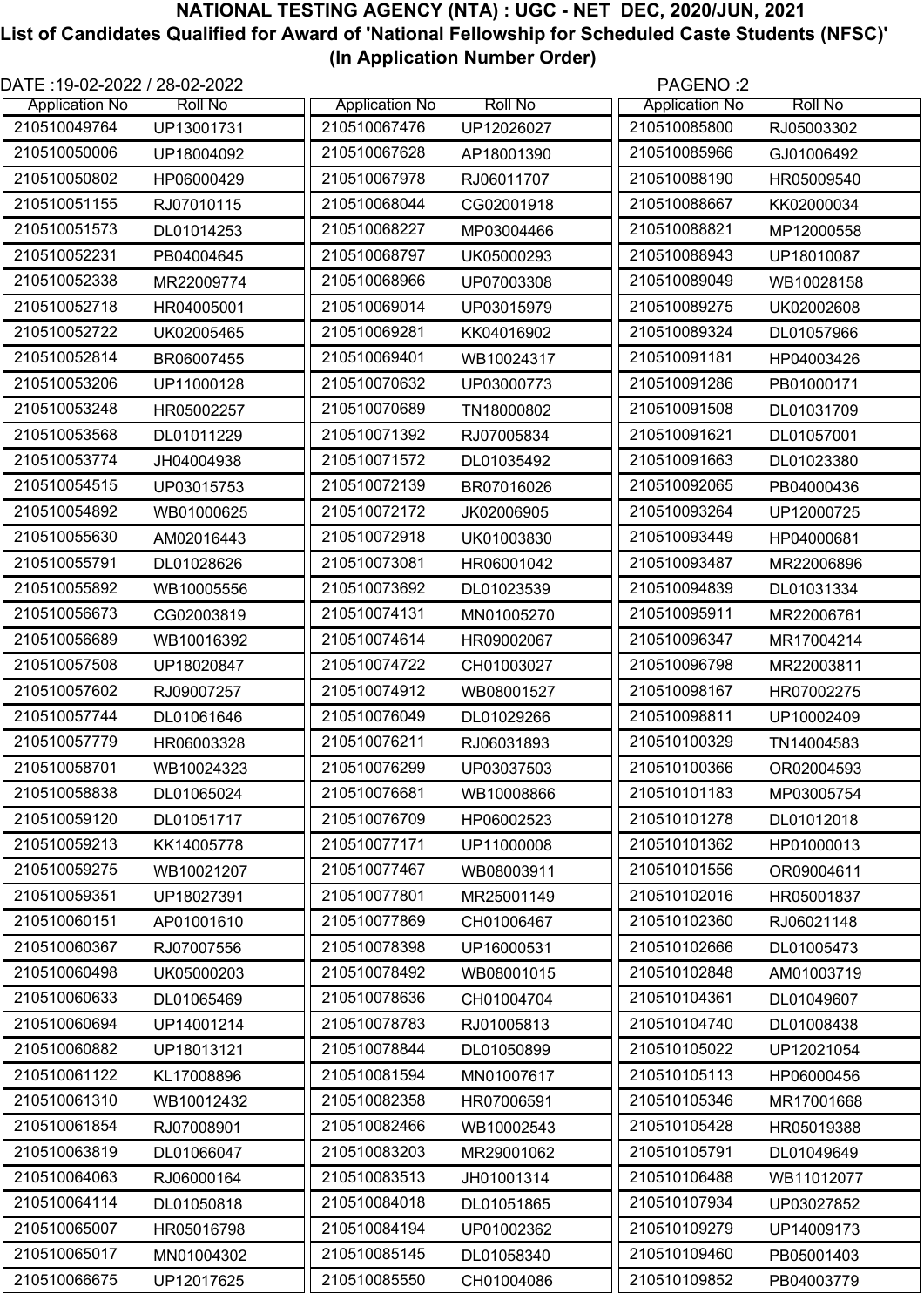| DATE :19-02-2022 / 28-02-2022 |                |                       |                | PAGENO:3              |                |
|-------------------------------|----------------|-----------------------|----------------|-----------------------|----------------|
| <b>Application No</b>         | <b>Roll No</b> | <b>Application No</b> | <b>Roll No</b> | <b>Application No</b> | <b>Roll No</b> |
| 210510110612                  | UP18011905     | 210510133921          | WB02006192     | 210510158159          | WB10014799     |
| 210510110921                  | WB02003219     | 210510134035          | DL01040354     | 210510158422          | UK02000928     |
| 210510110968                  | UP15004222     | 210510134907          | UP02001581     | 210510159293          | PB04003925     |
| 210510111061                  | UP08004993     | 210510136028          | PB08001235     | 210510159554          | KK16000453     |
| 210510111071                  | AM02001155     | 210510136458          | UK03002258     | 210510162433          | TN01000885     |
| 210510111166                  | HR07003402     | 210510136862          | OR09001069     | 210510162797          | DL01004742     |
| 210510112079                  | UP03014845     | 210510137277          | WB07001238     | 210510163424          | JK02000862     |
| 210510112149                  | WB08007616     | 210510137819          | WB10025723     | 210510163966          | HR04007245     |
| 210510112332                  | WB11014139     | 210510138078          | HP01000116     | 210510164146          | UP12001847     |
| 210510113135                  | DL01006038     | 210510138415          | HR07002156     | 210510164731          | UP12002544     |
| 210510114442                  | PB08001376     | 210510138847          | HP04001619     | 210510165714          | TN14005033     |
| 210510114556                  | TN18000265     | 210510139478          | WB06001862     | 210510165737          | HR05015159     |
| 210510114709                  | BR07000140     | 210510139943          | UP02001738     | 210510166060          | UK02000849     |
| 210510115093                  | RJ06033976     | 210510140284          | CG03009259     | 210510166067          | AP11000656     |
| 210510115340                  | UP01001369     | 210510140460          | PB01003759     | 210510166658          | RJ07003815     |
| 210510115746                  | UP02002811     | 210510140688          | WB01002865     | 210510168010          | WB08001710     |
| 210510116355                  | WB08002193     | 210510141201          | HP06000959     | 210510168919          | RJ06006414     |
| 210510116997                  | OR09002787     | 210510141664          | HR03003006     | 210510169376          | PB05001072     |
| 210510117212                  | WB10019388     | 210510142668          | RJ07006118     | 210510169807          | WB11012327     |
| 210510118135                  | KK04015128     | 210510143144          | WB08007154     | 210510171097          | UK01004044     |
| 210510118687                  | RJ11003811     | 210510143893          | DL01057878     | 210510171752          | HR07006633     |
| 210510120514                  | JK02007836     | 210510144394          | RJ06034306     | 210510172031          | WB07003990     |
| 210510120659                  | WB11008455     | 210510145201          | DL01003417     | 210510172507          | HP04001117     |
| 210510120849                  | GJ01002529     | 210510147388          | KK03001621     | 210510172607          | RJ11007473     |
| 210510120969                  | KK10000241     | 210510147389          | DL01026534     | 210510173136          | DL01037147     |
| 210510121164                  | DL01063076     | 210510149722          | UP08011285     | 210510173535          | CH01010117     |
| 210510121245                  | UK06001639     | 210510149806          | HR05020108     | 210510173545          | MR13001280     |
| 210510121374                  | RJ07005627     | 210510150194          | KL13008231     | 210510173872          | PO01002395     |
| 210510121424                  | AP06000274     | 210510150230          | DL01015949     | 210510174032          | WB10005681     |
| 210510122636                  | UP03028611     | 210510150233          | MR17000644     | 210510174133          | UP03016188     |
| 210510123024                  | AP18004389     | 210510150743          | HR05003755     | 210510176672          | HR09005302     |
| 210510125685                  | HR04006281     | 210510150942          | UP07001240     | 210510176907          | UP03010793     |
| 210510126141                  | HR07005971     | 210510151730          | DL01003657     | 210510177529          | CG03005553     |
| 210510127562                  | WB01002777     | 210510151859          | WB10025775     | 210510178082          | JK02007289     |
| 210510127905                  | HR08002255     | 210510152719          | UP12001136     | 210510178324          | BR05003324     |
| 210510128496                  | OR04003054     | 210510152748          | HR07002316     | 210510178713          | OR09005266     |
| 210510129015                  | UP12000770     | 210510153301          | DL01038738     | 210510178846          | UP04000329     |
| 210510129065                  | DL01065674     | 210510153949          | TL01019588     | 210510180715          | PB04001605     |
| 210510129876                  | BR07005400     | 210510154541          | WB11014068     | 210510181366          | DL01039739     |
| 210510129941                  | PB08002608     | 210510154712          | HR07001725     | 210510182884          | BR05000753     |
| 210510130669                  | UP12018605     | 210510155616          | PB08002102     | 210510183594          | AP07001645     |
| 210510130772                  | UP12004885     | 210510156967          | DL01034343     | 210510183960          | CG02001444     |
| 210510131059                  | CG01002487     | 210510157354          | CG02002140     | 210510184663          | GJ01002337     |
| 210510131360                  | KK04004293     | 210510157398          | MP07009296     | 210510184910          | UP18003097     |
| 210510132397                  | WB11013384     | 210510157666          | AM03002160     | 210510185361          | HR06001818     |
| 210510132783                  | GJ11000349     | 210510157748          | MP03001654     | 210510188942          | BR07004720     |
|                               |                |                       |                |                       |                |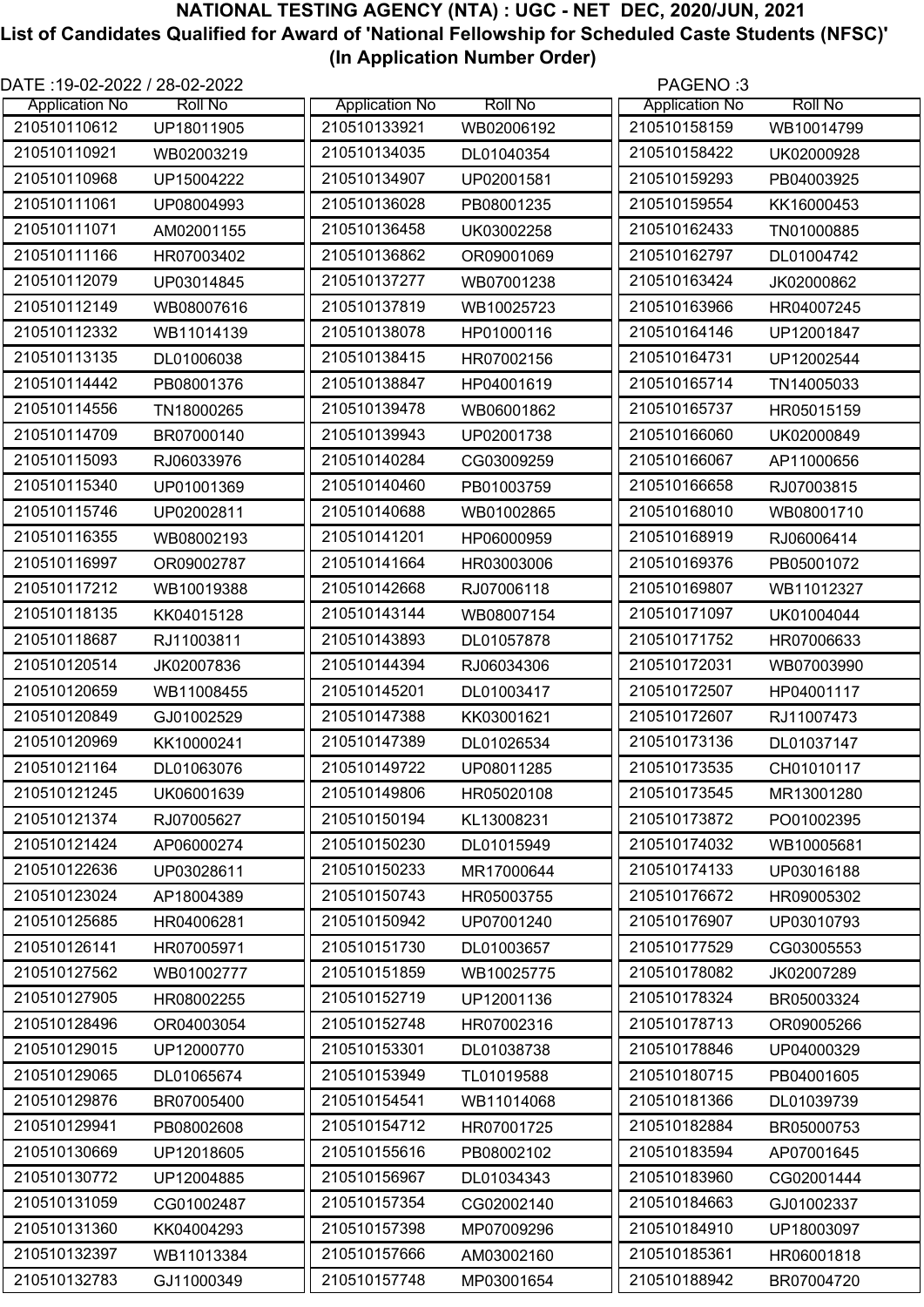| DATE :19-02-2022 / 28-02-2022 |                |                       |                | PAGENO:4              |                |
|-------------------------------|----------------|-----------------------|----------------|-----------------------|----------------|
| <b>Application No</b>         | <b>Roll No</b> | <b>Application No</b> | <b>Roll No</b> | <b>Application No</b> | <b>Roll No</b> |
| 210510189109                  | DL01011626     | 210510215112          | WB04001942     | 210510241246          | BR06006353     |
| 210510189225                  | UP07001621     | 210510218015          | UP08000090     | 210510241371          | WB04002257     |
| 210510190607                  | UP12015819     | 210510219573          | OR03002327     | 210510242215          | UP03031102     |
| 210510190861                  | RJ07005683     | 210510219775          | MR29000754     | 210510242417          | PB08004838     |
| 210510191313                  | HR03002151     | 210510220116          | UP12022728     | 210510244174          | WB07004065     |
| 210510192217                  | MP15002689     | 210510220160          | RJ06032891     | 210510244189          | CH01003216     |
| 210510192997                  | WB08000694     | 210510220461          | UP12007297     | 210510245544          | BR06000969     |
| 210510193072                  | RJ07008691     | 210510220758          | PB08001830     | 210510246862          | WB10001869     |
| 210510193955                  | UP06006192     | 210510222206          | PB08002084     | 210510247302          | WB08006336     |
| 210510195008                  | UP03019266     | 210510222366          | CH01002711     | 210510247376          | UP12015803     |
| 210510195383                  | UK04000794     | 210510223323          | UP03010384     | 210510247385          | UP12007970     |
| 210510196538                  | AP12000302     | 210510223470          | HP04000971     | 210510247485          | UP01004800     |
| 210510196798                  | UK06000848     | 210510224602          | PB08002681     | 210510249042          | BR04008821     |
| 210510197741                  | RJ06033177     | 210510225378          | WB10025644     | 210510249127          | UP03019590     |
| 210510198424                  | UP12001922     | 210510225452          | CG02012086     | 210510249913          | UK01003915     |
| 210510198864                  | UK01007737     | 210510225808          | HP06004382     | 210510249939          | OR04002723     |
| 210510199044                  | WB10001327     | 210510226858          | JK02007537     | 210510250748          | WB10013419     |
| 210510199197                  | KL04004252     | 210510226951          | MR19003732     | 210510251832          | HR05015411     |
| 210510199974                  | UP03031029     | 210510227887          | UP18010787     | 210510252098          | HR09000632     |
| 210510202276                  | RJ07005487     | 210510227920          | MP05000258     | 210510252527          | AM02011000     |
| 210510202328                  | UP03002540     | 210510228743          | UP07004645     | 210510253302          | PB01002220     |
| 210510202389                  | TN01005740     | 210510229448          | WB06000280     | 210510255489          | DL01036134     |
| 210510203929                  | RJ06006454     | 210510231528          | UP02002555     | 210510255792          | UP12007172     |
| 210510204540                  | RJ06032839     | 210510231630          | WB11010027     | 210510256022          | UP10001679     |
| 210510206812                  | WB11006380     | 210510232046          | HR05003609     | 210510256709          | RJ11006797     |
| 210510207208                  | TL02001603     | 210510232158          | UP07002603     | 210510257081          | TN16000808     |
| 210510207231                  | WB08005703     | 210510232446          | WB10027756     | 210510257336          | OR04008477     |
| 210510208236                  | KK04001135     | 210510232753          | UP15004813     | 210510257867          | HP06002648     |
| 210510208382                  | RJ08005289     | 210510232791          | RJ06028489     | 210510257984          | HR05014074     |
| 210510208783                  |                | 210510232916          |                | 210510257994          |                |
|                               | AP13000396     |                       | WB10005276     |                       | TN15000048     |
| 210510208836                  | HP06001218     | 210510233378          | TN01013266     | 210510258578          | PB02008178     |
| 210510209756                  | WB10013716     | 210510233528          | WB10002617     | 210510258839          | HR08000188     |
| 210510209812                  | WB11014831     | 210510233859          | WB10025777     | 210510259187          | UP01005316     |
| 210510209870                  | UP14009199     | 210510234107          | UP03007571     | 210510260095          | PB02007742     |
| 210510210510                  | HP08000208     | 210510234368          | UP12004225     | 210510260307          | DL01065828     |
| 210510211050                  | WB10026952     | 210510235728          | OR05002819     | 210510260318          | RJ06020064     |
| 210510211062                  | UP03011024     | 210510235733          | JH04001816     | 210510261305          | MR03001609     |
| 210510211330                  | DL01024202     | 210510235988          | WB11010951     | 210510263006          | HR01002048     |
| 210510211477                  | DL01050366     | 210510237094          | WB10026143     | 210510263195          | UP14008018     |
| 210510211676                  | UP06005108     | 210510237227          | CG02008904     | 210510263235          | WB07000273     |
| 210510212030                  | RJ06006070     | 210510237590          | HR05018761     | 210510263599          | MN01000610     |
| 210510212572                  | TN01006575     | 210510239016          | DL01056876     | 210510263972          | UP03013793     |
| 210510213283                  | UP18007095     | 210510239212          | UP03026957     | 210510264662          | WB11003160     |
| 210510213448                  | AM02007439     | 210510239509          | MP12001339     | 210510264772          | DL01025930     |
| 210510213508                  | OR02002636     | 210510240338          | UP12026947     | 210510264987          | MR04002170     |
| 210510214536                  | KK12003373     | 210510240994          | DL01034962     | 210510266003          | CG01002264     |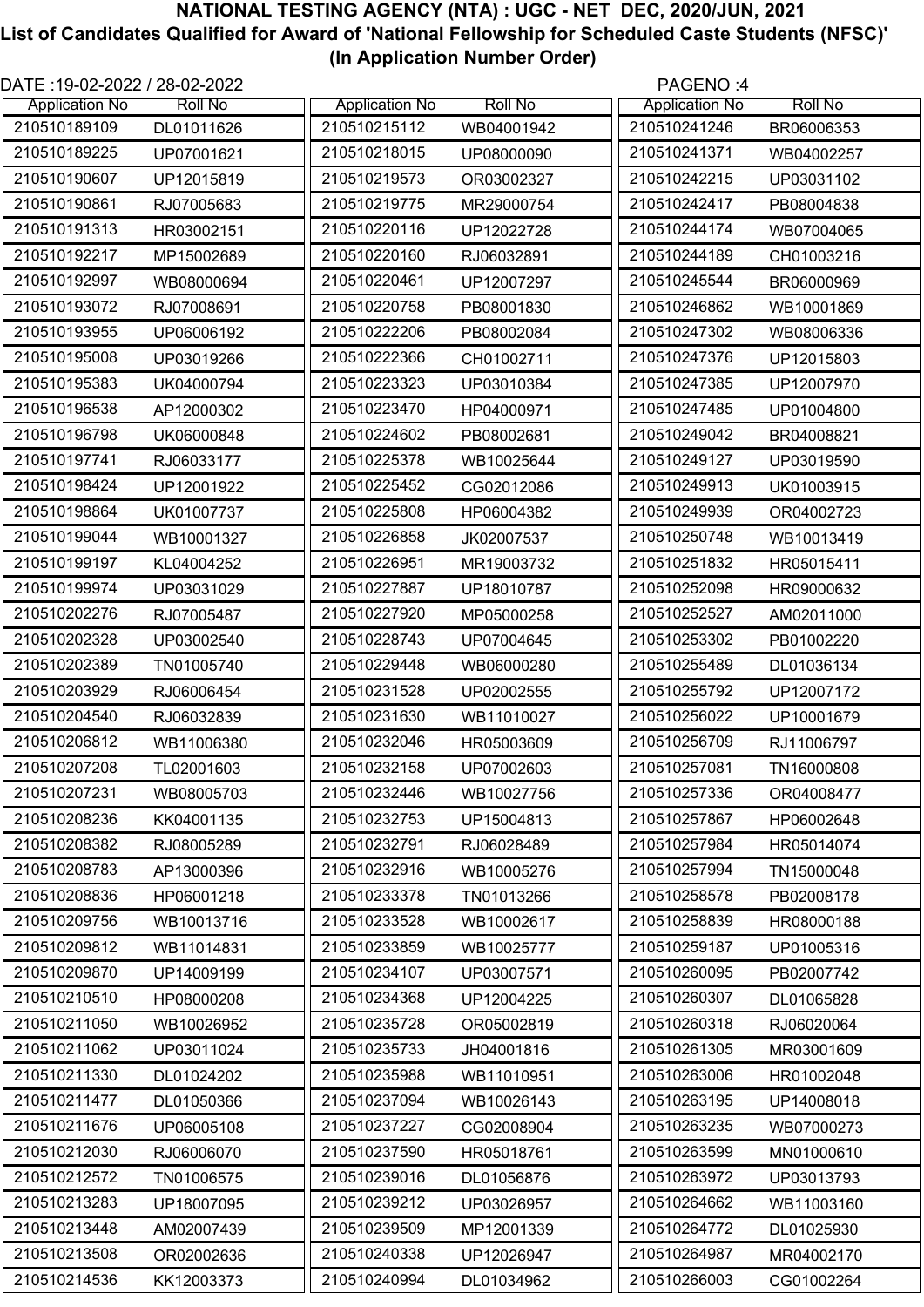| DATE :19-02-2022 / 28-02-2022 |                |                       |                | PAGENO:5              |                |
|-------------------------------|----------------|-----------------------|----------------|-----------------------|----------------|
| <b>Application No</b>         | <b>Roll No</b> | <b>Application No</b> | <b>Roll No</b> | <b>Application No</b> | <b>Roll No</b> |
| 210510267297                  | BR06001017     | 210510288153          | DL01037753     | 210510327598          | WB10028106     |
| 210510267366                  | DL01021690     | 210510288617          | MR29000932     | 210510328571          | OR04009955     |
| 210510267489                  | UP09000689     | 210510289711          | WB11010125     | 210510329596          | WB10007047     |
| 210510268095                  | WB08004476     | 210510289731          | TN02001397     | 210510331648          | PB08005097     |
| 210510268249                  | CG01003358     | 210510290279          | JK02007573     | 210510332340          | PB01002166     |
| 210510268641                  | WB08000914     | 210510290471          | WB06003044     | 210510332358          | HR09004196     |
| 210510268729                  | HR06002552     | 210510290688          | SM01000785     | 210510333764          | UP03031002     |
| 210510268977                  | JH04004392     | 210510290783          | MN01007447     | 210510334675          | MR03003213     |
| 210510269004                  | MR04002224     | 210510291177          | AP16000011     | 210510334829          | TN05000841     |
| 210510269077                  | WB10016472     | 210510292070          | PB01003568     | 210510335183          | WB10004634     |
| 210510269311                  | DL01026141     | 210510293017          | UP12006380     | 210510336148          | AP06000133     |
| 210510269346                  | UK03002327     | 210510293259          | HR03001835     | 210510336441          | CH01001981     |
| 210510269646                  | UP18035711     | 210510294596          | UP18035881     | 210510336934          | JK02008154     |
| 210510269745                  | TL01019780     | 210510295332          | AM02013991     | 210510337361          | UP18009086     |
| 210510269788                  | MR03002878     | 210510295893          | OR05002950     | 210510337363          | KK04002375     |
| 210510270022                  | GJ01000377     | 210510297126          | JH04002209     | 210510337891          | TN01015810     |
| 210510270038                  | CG03007923     | 210510299428          | RJ10007101     | 210510338433          | DL01025778     |
| 210510270715                  | DL01037489     | 210510301300          | HP06003828     | 210510339811          | AM01003392     |
| 210510270859                  | TN01016164     | 210510301593          | UP03010422     | 210510340232          | RJ06014720     |
| 210510270949                  | HR05004505     | 210510302682          | GJ02000575     | 210510340269          | KK14005574     |
| 210510271152                  | TN02007046     | 210510302884          | UK04000314     | 210510340610          | RJ06032134     |
| 210510271205                  | WB11005093     | 210510306013          | UP01007315     | 210510342576          | MP15000585     |
| 210510271920                  | KL17002427     | 210510307725          | PB04002955     | 210510342767          | UP12001513     |
| 210510273608                  | UP03025403     | 210510308067          | UP16001945     | 210510344474          | BR09001638     |
| 210510273663                  | MR16005891     | 210510308172          | RJ06008387     | 210510344501          | CG02002013     |
| 210510273868                  | HP06001306     | 210510309004          | HR05002750     | 210510344940          | UP01000356     |
| 210510273960                  | DL01015821     | 210510310315          | HP06001160     | 210510345134          | RJ07012165     |
| 210510274124                  | UP11012163     | 210510310441          | PB08001342     | 210510345676          | RJ05003411     |
| 210510274762                  | HP04000297     | 210510313819          | JK02002437     | 210510346176          | UP03007532     |
| 210510275225                  | BR05000762     | 210510314633          | WB11009639     | 210510347244          | GJ13000341     |
| 210510275546                  | KK03002600     | 210510314681          | KL04003503     | 210510348085          | WB10016820     |
| 210510276970                  | UP18014699     | 210510314713          | WB08005807     | 210510348513          | WB08002020     |
| 210510277670                  | RJ06032931     | 210510314714          | WB10020920     | 210510350357          | HR05001533     |
| 210510278035                  | HP06001166     | 210510315705          | BR06006329     | 210510351781          | WB10019340     |
| 210510278642                  | DL01060205     | 210510316000          | BR05004259     | 210510353298          | HR05019455     |
| 210510280006                  | KL04008659     | 210510316809          | HR09005514     | 210510353638          | DL01061012     |
| 210510281264                  | UP12012909     | 210510317280          | CG03000528     | 210510353968          | DL01061053     |
| 210510281573                  | DL01025532     | 210510318128          | HR05000412     | 210510354366          | HR01000990     |
| 210510282659                  | HR05002377     | 210510319394          | PB08002401     | 210510354493          | WB10005382     |
| 210510285483                  | UP04000406     | 210510321933          | DL01030293     | 210510355974          | TN02001755     |
| 210510286670                  | HR05003170     | 210510323768          | KL04009361     | 210510357078          | WB11001991     |
| 210510287115                  | PB04003681     | 210510323940          | UP14007575     | 210510357120          | PB08001300     |
| 210510287155                  | WB11004837     | 210510324147          | UP11005828     | 210510357804          | DL01025596     |
| 210510287253                  | BR02006294     | 210510324403          | WB11003200     | 210510358832          | CH01007520     |
| 210510287585                  | UP01003511     | 210510325689          | MR17001319     | 210510360140          | UP12019979     |
| 210510287897                  | WB01000409     | 210510327211          | DL01056964     | 210510360600          | JK03000395     |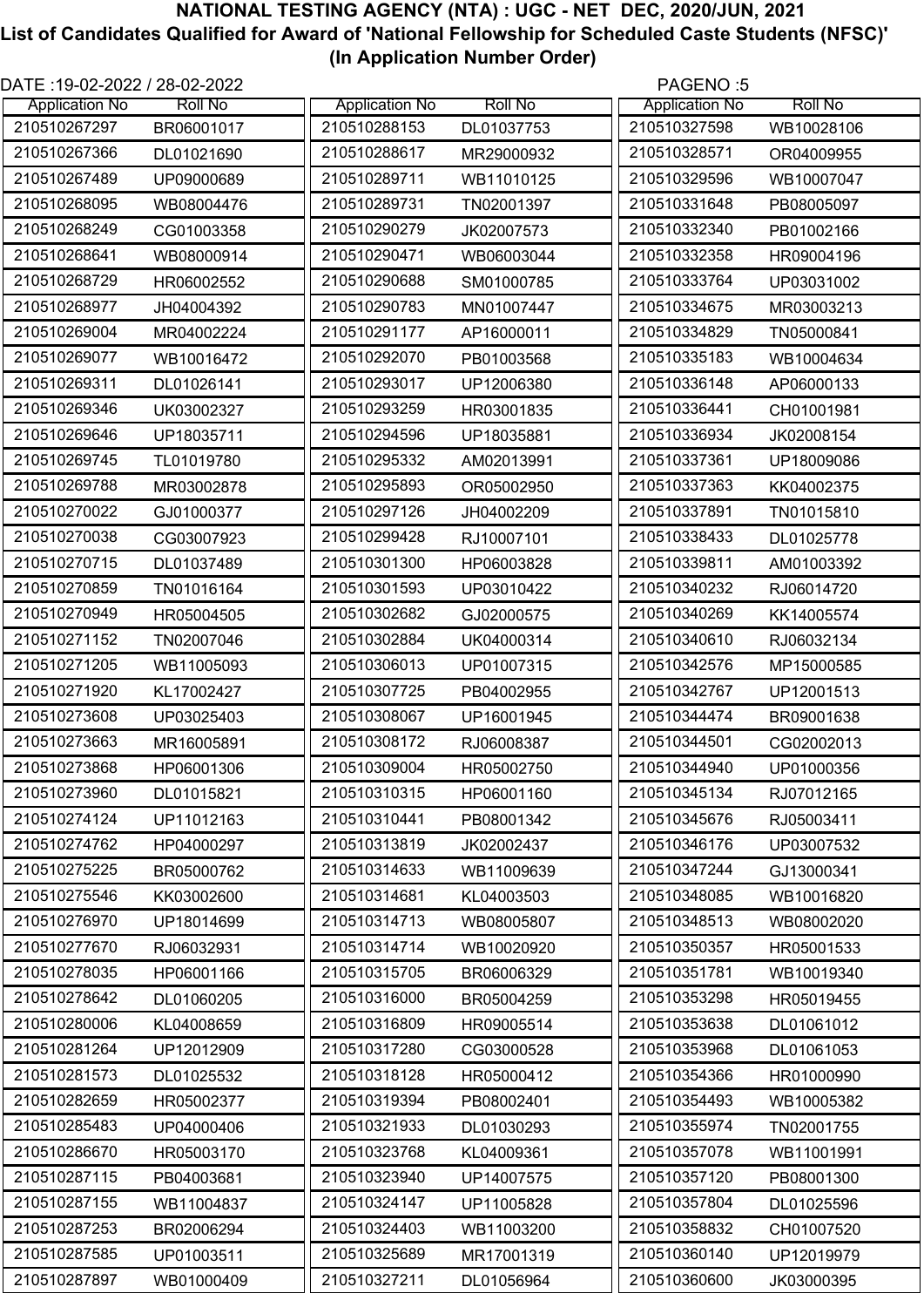| DATE :19-02-2022 / 28-02-2022 |                |                       |                | PAGENO:6              |                |
|-------------------------------|----------------|-----------------------|----------------|-----------------------|----------------|
| <b>Application No</b>         | <b>Roll No</b> | <b>Application No</b> | <b>Roll No</b> | <b>Application No</b> | <b>Roll No</b> |
| 210510361097                  | MP07008067     | 210510395252          | WB02000377     | 210510422815          | MR04003907     |
| 210510361236                  | WB08003562     | 210510397244          | PB02007134     | 210510423382          | KK08003285     |
| 210510362498                  | MP06000737     | 210510399419          | WB11000283     | 210510425655          | WB11014371     |
| 210510363868                  | UP18029301     | 210510400183          | BR02005804     | 210510425767          | DL01060925     |
| 210510363963                  | OR09001103     | 210510400341          | PB11000568     | 210510427091          | UP18007425     |
| 210510365877                  | WB06003220     | 210510400972          | WB10017188     | 210510427117          | BR04007987     |
| 210510367483                  | DL01025549     | 210510400994          | DL01034961     | 210510427668          | WB10021738     |
| 210510368675                  | OR09002721     | 210510401254          | DL01030216     | 210510427913          | WB04003454     |
| 210510369457                  | RJ08004599     | 210510401669          | UP17003109     | 210510427931          | UP18007360     |
| 210510369536                  | RJ02003712     | 210510403057          | MP03007594     | 210510429752          | WB10006239     |
| 210510369545                  | UP12010126     | 210510403147          | DL01012323     | 210510430578          | WB11008403     |
| 210510370586                  | UP08014613     | 210510403415          | RJ06037468     | 210510430765          | UK02004986     |
| 210510370597                  | WB10006379     | 210510403891          | WB10020484     | 210510431266          | WB02004479     |
| 210510371044                  | DL01030187     | 210510404184          | WB11013048     | 210510431473          | HR03004319     |
| 210510371482                  | DL01037973     | 210510404447          | RJ11008033     | 210510431902          | HP07000008     |
| 210510373320                  | OR04010088     | 210510404532          | HR09005286     | 210510432577          | WB07003774     |
| 210510373429                  | WB07000977     | 210510405739          | OR04002720     | 210510434396          | KK04002101     |
| 210510374125                  | HR07006087     | 210510405909          | OR09006245     | 210510434782          | KK04002647     |
| 210510374729                  | WB10000069     | 210510406119          | UP18036557     | 210510434888          | RJ11007322     |
| 210510376834                  | UP03000641     | 210510407062          | WB07004018     | 210510436087          | WB07004376     |
| 210510378461                  | TN01011607     | 210510407489          | TL01013917     | 210510436171          | TN02004033     |
| 210510378864                  | WB11011627     | 210510407754          | JK03000284     | 210510436347          | WB11003018     |
| 210510380656                  | RJ07005469     | 210510408159          | WB02000322     | 210510437049          | HR07000102     |
| 210510380757                  | JK02002967     | 210510408644          | DL01065574     | 210510437134          | KK14007565     |
| 210510381111                  | RJ06013189     | 210510408832          | BR07012904     | 210510437462          | PB05002749     |
| 210510381682                  | DL01057532     | 210510408979          | UK02002184     | 210510437518          | HP04001269     |
| 210510381933                  | JH04013093     | 210510409116          | UP12017236     | 210510437794          | CG03003053     |
| 210510382192                  |                | 210510409795          |                | 210510437891          |                |
|                               | WB07004255     |                       | HP04000599     |                       | WB11003539     |
| 210510382654                  | WB10006163     | 210510409913          | WB04003455     | 210510438156          | UP03036989     |
| 210510383645                  | WB08000450     | 210510411420          | RJ06028147     | 210510438566          | HP06003136     |
| 210510383755                  | UP18023915     | 210510411754          | DL01048023     | 210510439037          | WB02005037     |
| 210510383908                  | DL01009037     | 210510412633          | KL04003839     | 210510439746          | HR05001860     |
| 210510384631                  | WB11002589     | 210510413097          | WB01002848     | 210510440989          | OR04012179     |
| 210510384920                  | WB02004043     | 210510415151          | MP05000152     | 210510441718          | UP18020870     |
| 210510385340                  | WB11013993     | 210510416101          | AM01001203     | 210510441932          | HR05005354     |
| 210510385958                  | UP16003247     | 210510416418          | WB11008353     | 210510442397          | WB02005865     |
| 210510386291                  | UP08007133     | 210510417867          | HR06003307     | 210510443439          | PB11000844     |
| 210510386789                  | UP11005430     | 210510418075          | HR09003132     | 210510443488          | WB10011059     |
| 210510386853                  | UP01001112     | 210510419313          | WB08006342     | 210510444469          | UP12027945     |
| 210510389089                  | DL01050006     | 210510419556          | OR05003000     | 210510445315          | DL01050626     |
| 210510391042                  | HR05018883     | 210510419664          | UK04000871     | 210510445348          | HR05020296     |
| 210510391438                  | CG01004299     | 210510419768          | MN01001938     | 210510445432          | HR08003831     |
| 210510392060                  | HP06001739     | 210510420222          | UP11003585     | 210510447438          | WB11012746     |
| 210510392646                  | RJ11006668     | 210510420345          | HR04002921     | 210510448179          | WB11000331     |
| 210510393340                  | OR03000096     | 210510421790          | UP10000022     | 210510448363          | CH01011039     |
| 210510394406                  | BR06005124     | 210510421912          | UP03026980     | 210510448645          | HR09003584     |
|                               |                |                       |                |                       |                |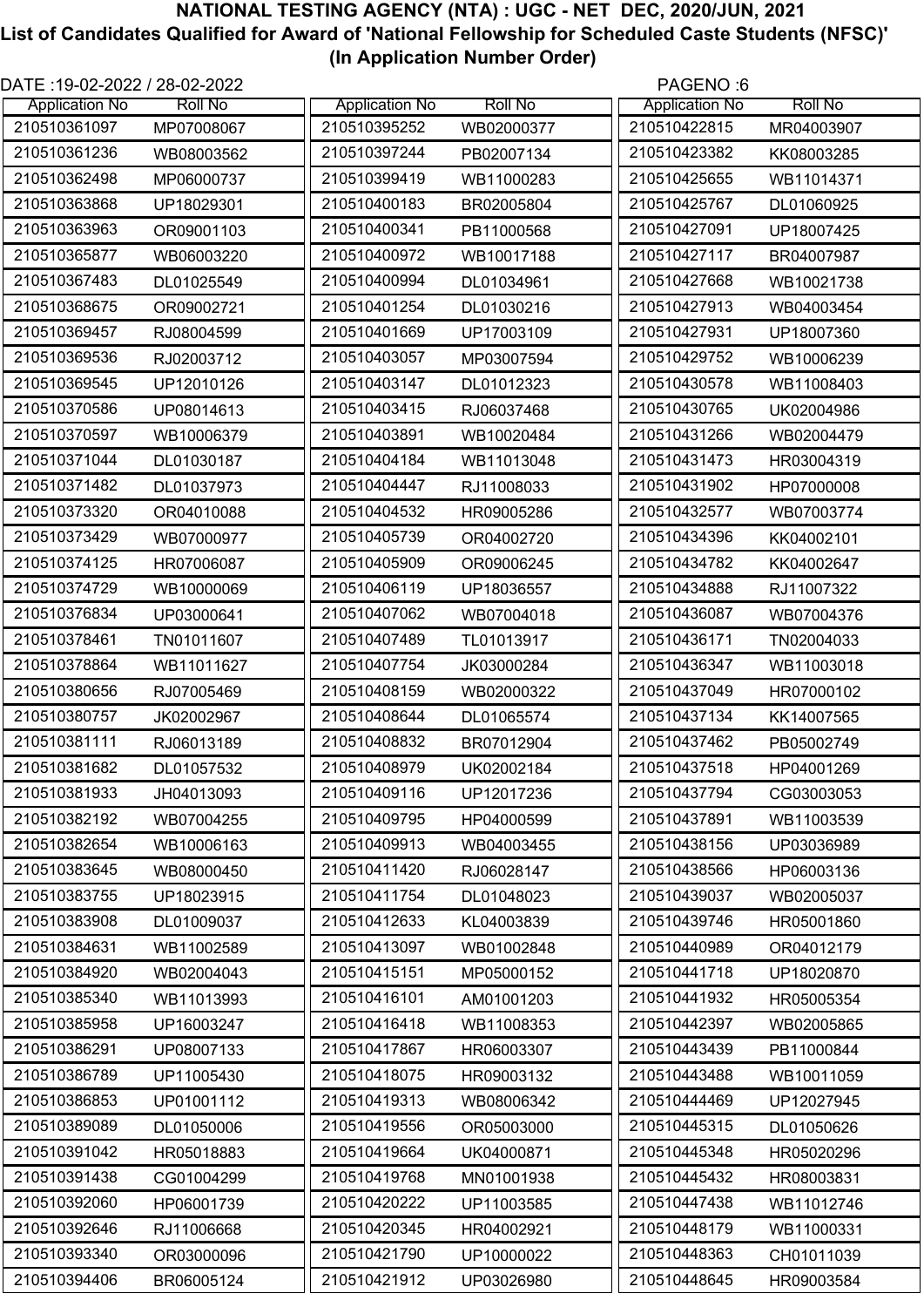| 210510448653<br>210510487176<br>210510514528<br>UP03007094<br>UP18034618<br>WB06000056<br>210510449938<br>210510487412<br>210510516142<br>MP11001071<br>UP12007098<br>PB08001242<br>210510450878<br>210510487697<br>210510516185<br>UP12011329<br>OR02001708<br>KK04005817<br>210510452704<br>210510490208<br>210510516257<br>UP03007821<br>MR22008320<br>UP18030693<br>210510491375<br>210510452822<br>210510517063<br>TN03000611<br>MN01000082<br>WB10015792<br>210510452973<br>210510491408<br>210510518471<br>KK14007094<br>UP12003890<br>TN11003797<br>210510453535<br>210510491564<br>210510518782<br>WB02000139<br>TN02002968<br>UP18023722<br>210510454178<br>210510492043<br>210510519313<br>UP12004234<br>MR04002183<br>UP09005227<br>210510454360<br>210510492296<br>210510519728<br>UP03000899<br>WB10018453<br>JK02006210<br>210510455741<br>210510493139<br>210510520343<br>WB02005786<br>TL01013648<br>WB11009647<br>210510456733<br>210510493403<br>210510520465<br>UP11009413<br>OR09006362<br>UP08014476<br>210510457647<br>210510493470<br>210510520615<br>HR09006991<br>WB11013637<br>UP14000859<br>210510493652<br>210510459807<br>210510521921<br>DL01036777<br>WB10018942<br>RJ10000123<br>210510459969<br>210510493894<br>210510522481<br>WB01000899<br>UK02004909<br>PB08001443<br>210510462068<br>210510494134<br>210510522550<br>WB10024829<br>WB06003248<br>RJ02001769<br>210510462535<br>210510494350<br>210510523129<br>OR05003259<br>WB11009695<br>OR04008910<br>210510462644<br>210510494815<br>210510523870<br>WB11000757<br>MP08003476<br>OR04002270<br>210510463451<br>210510494906<br>210510524354<br>UP03014057<br>KL18000907<br>JK02008773<br>210510463924<br>210510495881<br>210510524372<br>MR16010220<br>HR05015587<br>WB10022490<br>210510463974<br>210510498403<br>210510524480<br>HR07005268<br>WB10009429<br>DL01015900<br>210510464423<br>210510498661<br>210510524598<br>HR05004090<br>WB01002762<br>UP03037339<br>210510466607<br>210510499386<br>210510525410<br>OR04000073<br>RJ01004132<br>DL01059845<br>210510466934<br>210510499579<br>210510526220<br>CG03001041<br>DL01049992<br>MP08002481<br>210510467598<br>210510500460<br>210510526449<br>HR03000111<br>OR04005827<br>UP18036670<br>210510467684<br>210510500664<br>KK04000025<br>210510527994<br>PB04001584<br>AM02001828<br>210510468149<br>210510528002<br>RJ07010556<br>210510501763<br>AP10000055<br>DL01015409<br>210510468899<br>210510501947<br>210510528102<br>UP12010671<br>KL04006096<br>KK03002692<br>210510469431<br>210510502358<br>210510531744<br>UP03016738<br>MR22000160<br>DL01028101<br>210510503012<br>210510469695<br>210510531952<br>WB10016843<br>UP07000573<br>HR06001853<br>210510471345<br>210510503071<br>210510533063<br>WB11000589<br>WB11013671<br>RJ06003199<br>210510533925<br>210510472266<br>210510503259<br>DL01050525<br>HR05020391<br>DL01055155<br>210510473750<br>210510503590<br>210510535103<br>RJ09008273<br>KK08001543<br>OR09005250<br>210510475371<br>210510503790<br>210510535281<br>RJ06021383<br>HP06001398<br>DL01015318<br>210510504434<br>210510535406<br>210510475592<br>GJ02001393<br>TL01003565<br>HP06002590<br>210510476071<br>210510505033<br>210510536078<br>KL18002022<br>RJ11007857<br>KL18006224<br>210510477551<br>210510505063<br>210510536081<br>WB08006494<br>CH01007561<br>OR09001040<br>210510477937<br>210510505167<br>210510539284<br>TN12003424<br>HP06002271<br>JK02003585<br>210510478040<br>210510506041<br>210510540455<br>KL11003626<br>DL01047809<br>WB11012582<br>210510479332<br>210510506313<br>210510541259<br>HP06005114<br>WB04003452<br>UP18029522<br>210510479577<br>210510506488<br>210510541346<br>AM02015358<br>RJ06023761<br>RJ11006665<br>210510481527<br>210510509046<br>210510541875<br>DL01039484<br>TN02002691<br>RJ06020113<br>210510482899<br>210510509145<br>210510542350<br>UP03001170<br>DL01022811<br>KK04013725<br>210510483802<br>210510509193<br>210510542440<br>WB11014123<br>DL01046282<br>PB08005283<br>210510511651<br>210510484738<br>210510542564<br>MP11001898<br>WB02004752<br>WB10028881<br>210510484774<br>210510513625<br>210510542632<br>RJ07008923<br>JK04008300<br>WB01000614<br>210510484908<br>210510513880<br>210510542945<br>WB10025537<br>UK02003505<br>OR02004508 | DATE :19-02-2022 / 28-02-2022 |                |                       |                | PAGENO:7              |                |
|----------------------------------------------------------------------------------------------------------------------------------------------------------------------------------------------------------------------------------------------------------------------------------------------------------------------------------------------------------------------------------------------------------------------------------------------------------------------------------------------------------------------------------------------------------------------------------------------------------------------------------------------------------------------------------------------------------------------------------------------------------------------------------------------------------------------------------------------------------------------------------------------------------------------------------------------------------------------------------------------------------------------------------------------------------------------------------------------------------------------------------------------------------------------------------------------------------------------------------------------------------------------------------------------------------------------------------------------------------------------------------------------------------------------------------------------------------------------------------------------------------------------------------------------------------------------------------------------------------------------------------------------------------------------------------------------------------------------------------------------------------------------------------------------------------------------------------------------------------------------------------------------------------------------------------------------------------------------------------------------------------------------------------------------------------------------------------------------------------------------------------------------------------------------------------------------------------------------------------------------------------------------------------------------------------------------------------------------------------------------------------------------------------------------------------------------------------------------------------------------------------------------------------------------------------------------------------------------------------------------------------------------------------------------------------------------------------------------------------------------------------------------------------------------------------------------------------------------------------------------------------------------------------------------------------------------------------------------------------------------------------------------------------------------------------------------------------------------------------------------------------------------------------------------------------------------------------------------------------------------------------------------------------------------------------------------------------------------------------------------------------------------------------------------------------------------------------------------------------------------------------------------------------------------------------------------------------------------------------------------------------------------------------------------------------------------------------------------------------------------------------------------------------------------------------------------------------------------------------------------------------------------------------------------------------------------------------------------------------------------------------------------------------------------------------------------------------------------------------------------------------------------------------------------------------------------------------------------------------------------------------------------------------------------------------|-------------------------------|----------------|-----------------------|----------------|-----------------------|----------------|
|                                                                                                                                                                                                                                                                                                                                                                                                                                                                                                                                                                                                                                                                                                                                                                                                                                                                                                                                                                                                                                                                                                                                                                                                                                                                                                                                                                                                                                                                                                                                                                                                                                                                                                                                                                                                                                                                                                                                                                                                                                                                                                                                                                                                                                                                                                                                                                                                                                                                                                                                                                                                                                                                                                                                                                                                                                                                                                                                                                                                                                                                                                                                                                                                                                                                                                                                                                                                                                                                                                                                                                                                                                                                                                                                                                                                                                                                                                                                                                                                                                                                                                                                                                                                                                                                                                          | <b>Application No</b>         | <b>Roll No</b> | <b>Application No</b> | <b>Roll No</b> | <b>Application No</b> | <b>Roll No</b> |
|                                                                                                                                                                                                                                                                                                                                                                                                                                                                                                                                                                                                                                                                                                                                                                                                                                                                                                                                                                                                                                                                                                                                                                                                                                                                                                                                                                                                                                                                                                                                                                                                                                                                                                                                                                                                                                                                                                                                                                                                                                                                                                                                                                                                                                                                                                                                                                                                                                                                                                                                                                                                                                                                                                                                                                                                                                                                                                                                                                                                                                                                                                                                                                                                                                                                                                                                                                                                                                                                                                                                                                                                                                                                                                                                                                                                                                                                                                                                                                                                                                                                                                                                                                                                                                                                                                          |                               |                |                       |                |                       |                |
|                                                                                                                                                                                                                                                                                                                                                                                                                                                                                                                                                                                                                                                                                                                                                                                                                                                                                                                                                                                                                                                                                                                                                                                                                                                                                                                                                                                                                                                                                                                                                                                                                                                                                                                                                                                                                                                                                                                                                                                                                                                                                                                                                                                                                                                                                                                                                                                                                                                                                                                                                                                                                                                                                                                                                                                                                                                                                                                                                                                                                                                                                                                                                                                                                                                                                                                                                                                                                                                                                                                                                                                                                                                                                                                                                                                                                                                                                                                                                                                                                                                                                                                                                                                                                                                                                                          |                               |                |                       |                |                       |                |
|                                                                                                                                                                                                                                                                                                                                                                                                                                                                                                                                                                                                                                                                                                                                                                                                                                                                                                                                                                                                                                                                                                                                                                                                                                                                                                                                                                                                                                                                                                                                                                                                                                                                                                                                                                                                                                                                                                                                                                                                                                                                                                                                                                                                                                                                                                                                                                                                                                                                                                                                                                                                                                                                                                                                                                                                                                                                                                                                                                                                                                                                                                                                                                                                                                                                                                                                                                                                                                                                                                                                                                                                                                                                                                                                                                                                                                                                                                                                                                                                                                                                                                                                                                                                                                                                                                          |                               |                |                       |                |                       |                |
|                                                                                                                                                                                                                                                                                                                                                                                                                                                                                                                                                                                                                                                                                                                                                                                                                                                                                                                                                                                                                                                                                                                                                                                                                                                                                                                                                                                                                                                                                                                                                                                                                                                                                                                                                                                                                                                                                                                                                                                                                                                                                                                                                                                                                                                                                                                                                                                                                                                                                                                                                                                                                                                                                                                                                                                                                                                                                                                                                                                                                                                                                                                                                                                                                                                                                                                                                                                                                                                                                                                                                                                                                                                                                                                                                                                                                                                                                                                                                                                                                                                                                                                                                                                                                                                                                                          |                               |                |                       |                |                       |                |
|                                                                                                                                                                                                                                                                                                                                                                                                                                                                                                                                                                                                                                                                                                                                                                                                                                                                                                                                                                                                                                                                                                                                                                                                                                                                                                                                                                                                                                                                                                                                                                                                                                                                                                                                                                                                                                                                                                                                                                                                                                                                                                                                                                                                                                                                                                                                                                                                                                                                                                                                                                                                                                                                                                                                                                                                                                                                                                                                                                                                                                                                                                                                                                                                                                                                                                                                                                                                                                                                                                                                                                                                                                                                                                                                                                                                                                                                                                                                                                                                                                                                                                                                                                                                                                                                                                          |                               |                |                       |                |                       |                |
|                                                                                                                                                                                                                                                                                                                                                                                                                                                                                                                                                                                                                                                                                                                                                                                                                                                                                                                                                                                                                                                                                                                                                                                                                                                                                                                                                                                                                                                                                                                                                                                                                                                                                                                                                                                                                                                                                                                                                                                                                                                                                                                                                                                                                                                                                                                                                                                                                                                                                                                                                                                                                                                                                                                                                                                                                                                                                                                                                                                                                                                                                                                                                                                                                                                                                                                                                                                                                                                                                                                                                                                                                                                                                                                                                                                                                                                                                                                                                                                                                                                                                                                                                                                                                                                                                                          |                               |                |                       |                |                       |                |
|                                                                                                                                                                                                                                                                                                                                                                                                                                                                                                                                                                                                                                                                                                                                                                                                                                                                                                                                                                                                                                                                                                                                                                                                                                                                                                                                                                                                                                                                                                                                                                                                                                                                                                                                                                                                                                                                                                                                                                                                                                                                                                                                                                                                                                                                                                                                                                                                                                                                                                                                                                                                                                                                                                                                                                                                                                                                                                                                                                                                                                                                                                                                                                                                                                                                                                                                                                                                                                                                                                                                                                                                                                                                                                                                                                                                                                                                                                                                                                                                                                                                                                                                                                                                                                                                                                          |                               |                |                       |                |                       |                |
|                                                                                                                                                                                                                                                                                                                                                                                                                                                                                                                                                                                                                                                                                                                                                                                                                                                                                                                                                                                                                                                                                                                                                                                                                                                                                                                                                                                                                                                                                                                                                                                                                                                                                                                                                                                                                                                                                                                                                                                                                                                                                                                                                                                                                                                                                                                                                                                                                                                                                                                                                                                                                                                                                                                                                                                                                                                                                                                                                                                                                                                                                                                                                                                                                                                                                                                                                                                                                                                                                                                                                                                                                                                                                                                                                                                                                                                                                                                                                                                                                                                                                                                                                                                                                                                                                                          |                               |                |                       |                |                       |                |
|                                                                                                                                                                                                                                                                                                                                                                                                                                                                                                                                                                                                                                                                                                                                                                                                                                                                                                                                                                                                                                                                                                                                                                                                                                                                                                                                                                                                                                                                                                                                                                                                                                                                                                                                                                                                                                                                                                                                                                                                                                                                                                                                                                                                                                                                                                                                                                                                                                                                                                                                                                                                                                                                                                                                                                                                                                                                                                                                                                                                                                                                                                                                                                                                                                                                                                                                                                                                                                                                                                                                                                                                                                                                                                                                                                                                                                                                                                                                                                                                                                                                                                                                                                                                                                                                                                          |                               |                |                       |                |                       |                |
|                                                                                                                                                                                                                                                                                                                                                                                                                                                                                                                                                                                                                                                                                                                                                                                                                                                                                                                                                                                                                                                                                                                                                                                                                                                                                                                                                                                                                                                                                                                                                                                                                                                                                                                                                                                                                                                                                                                                                                                                                                                                                                                                                                                                                                                                                                                                                                                                                                                                                                                                                                                                                                                                                                                                                                                                                                                                                                                                                                                                                                                                                                                                                                                                                                                                                                                                                                                                                                                                                                                                                                                                                                                                                                                                                                                                                                                                                                                                                                                                                                                                                                                                                                                                                                                                                                          |                               |                |                       |                |                       |                |
|                                                                                                                                                                                                                                                                                                                                                                                                                                                                                                                                                                                                                                                                                                                                                                                                                                                                                                                                                                                                                                                                                                                                                                                                                                                                                                                                                                                                                                                                                                                                                                                                                                                                                                                                                                                                                                                                                                                                                                                                                                                                                                                                                                                                                                                                                                                                                                                                                                                                                                                                                                                                                                                                                                                                                                                                                                                                                                                                                                                                                                                                                                                                                                                                                                                                                                                                                                                                                                                                                                                                                                                                                                                                                                                                                                                                                                                                                                                                                                                                                                                                                                                                                                                                                                                                                                          |                               |                |                       |                |                       |                |
|                                                                                                                                                                                                                                                                                                                                                                                                                                                                                                                                                                                                                                                                                                                                                                                                                                                                                                                                                                                                                                                                                                                                                                                                                                                                                                                                                                                                                                                                                                                                                                                                                                                                                                                                                                                                                                                                                                                                                                                                                                                                                                                                                                                                                                                                                                                                                                                                                                                                                                                                                                                                                                                                                                                                                                                                                                                                                                                                                                                                                                                                                                                                                                                                                                                                                                                                                                                                                                                                                                                                                                                                                                                                                                                                                                                                                                                                                                                                                                                                                                                                                                                                                                                                                                                                                                          |                               |                |                       |                |                       |                |
|                                                                                                                                                                                                                                                                                                                                                                                                                                                                                                                                                                                                                                                                                                                                                                                                                                                                                                                                                                                                                                                                                                                                                                                                                                                                                                                                                                                                                                                                                                                                                                                                                                                                                                                                                                                                                                                                                                                                                                                                                                                                                                                                                                                                                                                                                                                                                                                                                                                                                                                                                                                                                                                                                                                                                                                                                                                                                                                                                                                                                                                                                                                                                                                                                                                                                                                                                                                                                                                                                                                                                                                                                                                                                                                                                                                                                                                                                                                                                                                                                                                                                                                                                                                                                                                                                                          |                               |                |                       |                |                       |                |
|                                                                                                                                                                                                                                                                                                                                                                                                                                                                                                                                                                                                                                                                                                                                                                                                                                                                                                                                                                                                                                                                                                                                                                                                                                                                                                                                                                                                                                                                                                                                                                                                                                                                                                                                                                                                                                                                                                                                                                                                                                                                                                                                                                                                                                                                                                                                                                                                                                                                                                                                                                                                                                                                                                                                                                                                                                                                                                                                                                                                                                                                                                                                                                                                                                                                                                                                                                                                                                                                                                                                                                                                                                                                                                                                                                                                                                                                                                                                                                                                                                                                                                                                                                                                                                                                                                          |                               |                |                       |                |                       |                |
|                                                                                                                                                                                                                                                                                                                                                                                                                                                                                                                                                                                                                                                                                                                                                                                                                                                                                                                                                                                                                                                                                                                                                                                                                                                                                                                                                                                                                                                                                                                                                                                                                                                                                                                                                                                                                                                                                                                                                                                                                                                                                                                                                                                                                                                                                                                                                                                                                                                                                                                                                                                                                                                                                                                                                                                                                                                                                                                                                                                                                                                                                                                                                                                                                                                                                                                                                                                                                                                                                                                                                                                                                                                                                                                                                                                                                                                                                                                                                                                                                                                                                                                                                                                                                                                                                                          |                               |                |                       |                |                       |                |
|                                                                                                                                                                                                                                                                                                                                                                                                                                                                                                                                                                                                                                                                                                                                                                                                                                                                                                                                                                                                                                                                                                                                                                                                                                                                                                                                                                                                                                                                                                                                                                                                                                                                                                                                                                                                                                                                                                                                                                                                                                                                                                                                                                                                                                                                                                                                                                                                                                                                                                                                                                                                                                                                                                                                                                                                                                                                                                                                                                                                                                                                                                                                                                                                                                                                                                                                                                                                                                                                                                                                                                                                                                                                                                                                                                                                                                                                                                                                                                                                                                                                                                                                                                                                                                                                                                          |                               |                |                       |                |                       |                |
|                                                                                                                                                                                                                                                                                                                                                                                                                                                                                                                                                                                                                                                                                                                                                                                                                                                                                                                                                                                                                                                                                                                                                                                                                                                                                                                                                                                                                                                                                                                                                                                                                                                                                                                                                                                                                                                                                                                                                                                                                                                                                                                                                                                                                                                                                                                                                                                                                                                                                                                                                                                                                                                                                                                                                                                                                                                                                                                                                                                                                                                                                                                                                                                                                                                                                                                                                                                                                                                                                                                                                                                                                                                                                                                                                                                                                                                                                                                                                                                                                                                                                                                                                                                                                                                                                                          |                               |                |                       |                |                       |                |
|                                                                                                                                                                                                                                                                                                                                                                                                                                                                                                                                                                                                                                                                                                                                                                                                                                                                                                                                                                                                                                                                                                                                                                                                                                                                                                                                                                                                                                                                                                                                                                                                                                                                                                                                                                                                                                                                                                                                                                                                                                                                                                                                                                                                                                                                                                                                                                                                                                                                                                                                                                                                                                                                                                                                                                                                                                                                                                                                                                                                                                                                                                                                                                                                                                                                                                                                                                                                                                                                                                                                                                                                                                                                                                                                                                                                                                                                                                                                                                                                                                                                                                                                                                                                                                                                                                          |                               |                |                       |                |                       |                |
|                                                                                                                                                                                                                                                                                                                                                                                                                                                                                                                                                                                                                                                                                                                                                                                                                                                                                                                                                                                                                                                                                                                                                                                                                                                                                                                                                                                                                                                                                                                                                                                                                                                                                                                                                                                                                                                                                                                                                                                                                                                                                                                                                                                                                                                                                                                                                                                                                                                                                                                                                                                                                                                                                                                                                                                                                                                                                                                                                                                                                                                                                                                                                                                                                                                                                                                                                                                                                                                                                                                                                                                                                                                                                                                                                                                                                                                                                                                                                                                                                                                                                                                                                                                                                                                                                                          |                               |                |                       |                |                       |                |
|                                                                                                                                                                                                                                                                                                                                                                                                                                                                                                                                                                                                                                                                                                                                                                                                                                                                                                                                                                                                                                                                                                                                                                                                                                                                                                                                                                                                                                                                                                                                                                                                                                                                                                                                                                                                                                                                                                                                                                                                                                                                                                                                                                                                                                                                                                                                                                                                                                                                                                                                                                                                                                                                                                                                                                                                                                                                                                                                                                                                                                                                                                                                                                                                                                                                                                                                                                                                                                                                                                                                                                                                                                                                                                                                                                                                                                                                                                                                                                                                                                                                                                                                                                                                                                                                                                          |                               |                |                       |                |                       |                |
|                                                                                                                                                                                                                                                                                                                                                                                                                                                                                                                                                                                                                                                                                                                                                                                                                                                                                                                                                                                                                                                                                                                                                                                                                                                                                                                                                                                                                                                                                                                                                                                                                                                                                                                                                                                                                                                                                                                                                                                                                                                                                                                                                                                                                                                                                                                                                                                                                                                                                                                                                                                                                                                                                                                                                                                                                                                                                                                                                                                                                                                                                                                                                                                                                                                                                                                                                                                                                                                                                                                                                                                                                                                                                                                                                                                                                                                                                                                                                                                                                                                                                                                                                                                                                                                                                                          |                               |                |                       |                |                       |                |
|                                                                                                                                                                                                                                                                                                                                                                                                                                                                                                                                                                                                                                                                                                                                                                                                                                                                                                                                                                                                                                                                                                                                                                                                                                                                                                                                                                                                                                                                                                                                                                                                                                                                                                                                                                                                                                                                                                                                                                                                                                                                                                                                                                                                                                                                                                                                                                                                                                                                                                                                                                                                                                                                                                                                                                                                                                                                                                                                                                                                                                                                                                                                                                                                                                                                                                                                                                                                                                                                                                                                                                                                                                                                                                                                                                                                                                                                                                                                                                                                                                                                                                                                                                                                                                                                                                          |                               |                |                       |                |                       |                |
|                                                                                                                                                                                                                                                                                                                                                                                                                                                                                                                                                                                                                                                                                                                                                                                                                                                                                                                                                                                                                                                                                                                                                                                                                                                                                                                                                                                                                                                                                                                                                                                                                                                                                                                                                                                                                                                                                                                                                                                                                                                                                                                                                                                                                                                                                                                                                                                                                                                                                                                                                                                                                                                                                                                                                                                                                                                                                                                                                                                                                                                                                                                                                                                                                                                                                                                                                                                                                                                                                                                                                                                                                                                                                                                                                                                                                                                                                                                                                                                                                                                                                                                                                                                                                                                                                                          |                               |                |                       |                |                       |                |
|                                                                                                                                                                                                                                                                                                                                                                                                                                                                                                                                                                                                                                                                                                                                                                                                                                                                                                                                                                                                                                                                                                                                                                                                                                                                                                                                                                                                                                                                                                                                                                                                                                                                                                                                                                                                                                                                                                                                                                                                                                                                                                                                                                                                                                                                                                                                                                                                                                                                                                                                                                                                                                                                                                                                                                                                                                                                                                                                                                                                                                                                                                                                                                                                                                                                                                                                                                                                                                                                                                                                                                                                                                                                                                                                                                                                                                                                                                                                                                                                                                                                                                                                                                                                                                                                                                          |                               |                |                       |                |                       |                |
|                                                                                                                                                                                                                                                                                                                                                                                                                                                                                                                                                                                                                                                                                                                                                                                                                                                                                                                                                                                                                                                                                                                                                                                                                                                                                                                                                                                                                                                                                                                                                                                                                                                                                                                                                                                                                                                                                                                                                                                                                                                                                                                                                                                                                                                                                                                                                                                                                                                                                                                                                                                                                                                                                                                                                                                                                                                                                                                                                                                                                                                                                                                                                                                                                                                                                                                                                                                                                                                                                                                                                                                                                                                                                                                                                                                                                                                                                                                                                                                                                                                                                                                                                                                                                                                                                                          |                               |                |                       |                |                       |                |
|                                                                                                                                                                                                                                                                                                                                                                                                                                                                                                                                                                                                                                                                                                                                                                                                                                                                                                                                                                                                                                                                                                                                                                                                                                                                                                                                                                                                                                                                                                                                                                                                                                                                                                                                                                                                                                                                                                                                                                                                                                                                                                                                                                                                                                                                                                                                                                                                                                                                                                                                                                                                                                                                                                                                                                                                                                                                                                                                                                                                                                                                                                                                                                                                                                                                                                                                                                                                                                                                                                                                                                                                                                                                                                                                                                                                                                                                                                                                                                                                                                                                                                                                                                                                                                                                                                          |                               |                |                       |                |                       |                |
|                                                                                                                                                                                                                                                                                                                                                                                                                                                                                                                                                                                                                                                                                                                                                                                                                                                                                                                                                                                                                                                                                                                                                                                                                                                                                                                                                                                                                                                                                                                                                                                                                                                                                                                                                                                                                                                                                                                                                                                                                                                                                                                                                                                                                                                                                                                                                                                                                                                                                                                                                                                                                                                                                                                                                                                                                                                                                                                                                                                                                                                                                                                                                                                                                                                                                                                                                                                                                                                                                                                                                                                                                                                                                                                                                                                                                                                                                                                                                                                                                                                                                                                                                                                                                                                                                                          |                               |                |                       |                |                       |                |
|                                                                                                                                                                                                                                                                                                                                                                                                                                                                                                                                                                                                                                                                                                                                                                                                                                                                                                                                                                                                                                                                                                                                                                                                                                                                                                                                                                                                                                                                                                                                                                                                                                                                                                                                                                                                                                                                                                                                                                                                                                                                                                                                                                                                                                                                                                                                                                                                                                                                                                                                                                                                                                                                                                                                                                                                                                                                                                                                                                                                                                                                                                                                                                                                                                                                                                                                                                                                                                                                                                                                                                                                                                                                                                                                                                                                                                                                                                                                                                                                                                                                                                                                                                                                                                                                                                          |                               |                |                       |                |                       |                |
|                                                                                                                                                                                                                                                                                                                                                                                                                                                                                                                                                                                                                                                                                                                                                                                                                                                                                                                                                                                                                                                                                                                                                                                                                                                                                                                                                                                                                                                                                                                                                                                                                                                                                                                                                                                                                                                                                                                                                                                                                                                                                                                                                                                                                                                                                                                                                                                                                                                                                                                                                                                                                                                                                                                                                                                                                                                                                                                                                                                                                                                                                                                                                                                                                                                                                                                                                                                                                                                                                                                                                                                                                                                                                                                                                                                                                                                                                                                                                                                                                                                                                                                                                                                                                                                                                                          |                               |                |                       |                |                       |                |
|                                                                                                                                                                                                                                                                                                                                                                                                                                                                                                                                                                                                                                                                                                                                                                                                                                                                                                                                                                                                                                                                                                                                                                                                                                                                                                                                                                                                                                                                                                                                                                                                                                                                                                                                                                                                                                                                                                                                                                                                                                                                                                                                                                                                                                                                                                                                                                                                                                                                                                                                                                                                                                                                                                                                                                                                                                                                                                                                                                                                                                                                                                                                                                                                                                                                                                                                                                                                                                                                                                                                                                                                                                                                                                                                                                                                                                                                                                                                                                                                                                                                                                                                                                                                                                                                                                          |                               |                |                       |                |                       |                |
|                                                                                                                                                                                                                                                                                                                                                                                                                                                                                                                                                                                                                                                                                                                                                                                                                                                                                                                                                                                                                                                                                                                                                                                                                                                                                                                                                                                                                                                                                                                                                                                                                                                                                                                                                                                                                                                                                                                                                                                                                                                                                                                                                                                                                                                                                                                                                                                                                                                                                                                                                                                                                                                                                                                                                                                                                                                                                                                                                                                                                                                                                                                                                                                                                                                                                                                                                                                                                                                                                                                                                                                                                                                                                                                                                                                                                                                                                                                                                                                                                                                                                                                                                                                                                                                                                                          |                               |                |                       |                |                       |                |
|                                                                                                                                                                                                                                                                                                                                                                                                                                                                                                                                                                                                                                                                                                                                                                                                                                                                                                                                                                                                                                                                                                                                                                                                                                                                                                                                                                                                                                                                                                                                                                                                                                                                                                                                                                                                                                                                                                                                                                                                                                                                                                                                                                                                                                                                                                                                                                                                                                                                                                                                                                                                                                                                                                                                                                                                                                                                                                                                                                                                                                                                                                                                                                                                                                                                                                                                                                                                                                                                                                                                                                                                                                                                                                                                                                                                                                                                                                                                                                                                                                                                                                                                                                                                                                                                                                          |                               |                |                       |                |                       |                |
|                                                                                                                                                                                                                                                                                                                                                                                                                                                                                                                                                                                                                                                                                                                                                                                                                                                                                                                                                                                                                                                                                                                                                                                                                                                                                                                                                                                                                                                                                                                                                                                                                                                                                                                                                                                                                                                                                                                                                                                                                                                                                                                                                                                                                                                                                                                                                                                                                                                                                                                                                                                                                                                                                                                                                                                                                                                                                                                                                                                                                                                                                                                                                                                                                                                                                                                                                                                                                                                                                                                                                                                                                                                                                                                                                                                                                                                                                                                                                                                                                                                                                                                                                                                                                                                                                                          |                               |                |                       |                |                       |                |
|                                                                                                                                                                                                                                                                                                                                                                                                                                                                                                                                                                                                                                                                                                                                                                                                                                                                                                                                                                                                                                                                                                                                                                                                                                                                                                                                                                                                                                                                                                                                                                                                                                                                                                                                                                                                                                                                                                                                                                                                                                                                                                                                                                                                                                                                                                                                                                                                                                                                                                                                                                                                                                                                                                                                                                                                                                                                                                                                                                                                                                                                                                                                                                                                                                                                                                                                                                                                                                                                                                                                                                                                                                                                                                                                                                                                                                                                                                                                                                                                                                                                                                                                                                                                                                                                                                          |                               |                |                       |                |                       |                |
|                                                                                                                                                                                                                                                                                                                                                                                                                                                                                                                                                                                                                                                                                                                                                                                                                                                                                                                                                                                                                                                                                                                                                                                                                                                                                                                                                                                                                                                                                                                                                                                                                                                                                                                                                                                                                                                                                                                                                                                                                                                                                                                                                                                                                                                                                                                                                                                                                                                                                                                                                                                                                                                                                                                                                                                                                                                                                                                                                                                                                                                                                                                                                                                                                                                                                                                                                                                                                                                                                                                                                                                                                                                                                                                                                                                                                                                                                                                                                                                                                                                                                                                                                                                                                                                                                                          |                               |                |                       |                |                       |                |
|                                                                                                                                                                                                                                                                                                                                                                                                                                                                                                                                                                                                                                                                                                                                                                                                                                                                                                                                                                                                                                                                                                                                                                                                                                                                                                                                                                                                                                                                                                                                                                                                                                                                                                                                                                                                                                                                                                                                                                                                                                                                                                                                                                                                                                                                                                                                                                                                                                                                                                                                                                                                                                                                                                                                                                                                                                                                                                                                                                                                                                                                                                                                                                                                                                                                                                                                                                                                                                                                                                                                                                                                                                                                                                                                                                                                                                                                                                                                                                                                                                                                                                                                                                                                                                                                                                          |                               |                |                       |                |                       |                |
|                                                                                                                                                                                                                                                                                                                                                                                                                                                                                                                                                                                                                                                                                                                                                                                                                                                                                                                                                                                                                                                                                                                                                                                                                                                                                                                                                                                                                                                                                                                                                                                                                                                                                                                                                                                                                                                                                                                                                                                                                                                                                                                                                                                                                                                                                                                                                                                                                                                                                                                                                                                                                                                                                                                                                                                                                                                                                                                                                                                                                                                                                                                                                                                                                                                                                                                                                                                                                                                                                                                                                                                                                                                                                                                                                                                                                                                                                                                                                                                                                                                                                                                                                                                                                                                                                                          |                               |                |                       |                |                       |                |
|                                                                                                                                                                                                                                                                                                                                                                                                                                                                                                                                                                                                                                                                                                                                                                                                                                                                                                                                                                                                                                                                                                                                                                                                                                                                                                                                                                                                                                                                                                                                                                                                                                                                                                                                                                                                                                                                                                                                                                                                                                                                                                                                                                                                                                                                                                                                                                                                                                                                                                                                                                                                                                                                                                                                                                                                                                                                                                                                                                                                                                                                                                                                                                                                                                                                                                                                                                                                                                                                                                                                                                                                                                                                                                                                                                                                                                                                                                                                                                                                                                                                                                                                                                                                                                                                                                          |                               |                |                       |                |                       |                |
|                                                                                                                                                                                                                                                                                                                                                                                                                                                                                                                                                                                                                                                                                                                                                                                                                                                                                                                                                                                                                                                                                                                                                                                                                                                                                                                                                                                                                                                                                                                                                                                                                                                                                                                                                                                                                                                                                                                                                                                                                                                                                                                                                                                                                                                                                                                                                                                                                                                                                                                                                                                                                                                                                                                                                                                                                                                                                                                                                                                                                                                                                                                                                                                                                                                                                                                                                                                                                                                                                                                                                                                                                                                                                                                                                                                                                                                                                                                                                                                                                                                                                                                                                                                                                                                                                                          |                               |                |                       |                |                       |                |
|                                                                                                                                                                                                                                                                                                                                                                                                                                                                                                                                                                                                                                                                                                                                                                                                                                                                                                                                                                                                                                                                                                                                                                                                                                                                                                                                                                                                                                                                                                                                                                                                                                                                                                                                                                                                                                                                                                                                                                                                                                                                                                                                                                                                                                                                                                                                                                                                                                                                                                                                                                                                                                                                                                                                                                                                                                                                                                                                                                                                                                                                                                                                                                                                                                                                                                                                                                                                                                                                                                                                                                                                                                                                                                                                                                                                                                                                                                                                                                                                                                                                                                                                                                                                                                                                                                          |                               |                |                       |                |                       |                |
|                                                                                                                                                                                                                                                                                                                                                                                                                                                                                                                                                                                                                                                                                                                                                                                                                                                                                                                                                                                                                                                                                                                                                                                                                                                                                                                                                                                                                                                                                                                                                                                                                                                                                                                                                                                                                                                                                                                                                                                                                                                                                                                                                                                                                                                                                                                                                                                                                                                                                                                                                                                                                                                                                                                                                                                                                                                                                                                                                                                                                                                                                                                                                                                                                                                                                                                                                                                                                                                                                                                                                                                                                                                                                                                                                                                                                                                                                                                                                                                                                                                                                                                                                                                                                                                                                                          |                               |                |                       |                |                       |                |
|                                                                                                                                                                                                                                                                                                                                                                                                                                                                                                                                                                                                                                                                                                                                                                                                                                                                                                                                                                                                                                                                                                                                                                                                                                                                                                                                                                                                                                                                                                                                                                                                                                                                                                                                                                                                                                                                                                                                                                                                                                                                                                                                                                                                                                                                                                                                                                                                                                                                                                                                                                                                                                                                                                                                                                                                                                                                                                                                                                                                                                                                                                                                                                                                                                                                                                                                                                                                                                                                                                                                                                                                                                                                                                                                                                                                                                                                                                                                                                                                                                                                                                                                                                                                                                                                                                          |                               |                |                       |                |                       |                |
|                                                                                                                                                                                                                                                                                                                                                                                                                                                                                                                                                                                                                                                                                                                                                                                                                                                                                                                                                                                                                                                                                                                                                                                                                                                                                                                                                                                                                                                                                                                                                                                                                                                                                                                                                                                                                                                                                                                                                                                                                                                                                                                                                                                                                                                                                                                                                                                                                                                                                                                                                                                                                                                                                                                                                                                                                                                                                                                                                                                                                                                                                                                                                                                                                                                                                                                                                                                                                                                                                                                                                                                                                                                                                                                                                                                                                                                                                                                                                                                                                                                                                                                                                                                                                                                                                                          |                               |                |                       |                |                       |                |
|                                                                                                                                                                                                                                                                                                                                                                                                                                                                                                                                                                                                                                                                                                                                                                                                                                                                                                                                                                                                                                                                                                                                                                                                                                                                                                                                                                                                                                                                                                                                                                                                                                                                                                                                                                                                                                                                                                                                                                                                                                                                                                                                                                                                                                                                                                                                                                                                                                                                                                                                                                                                                                                                                                                                                                                                                                                                                                                                                                                                                                                                                                                                                                                                                                                                                                                                                                                                                                                                                                                                                                                                                                                                                                                                                                                                                                                                                                                                                                                                                                                                                                                                                                                                                                                                                                          |                               |                |                       |                |                       |                |
|                                                                                                                                                                                                                                                                                                                                                                                                                                                                                                                                                                                                                                                                                                                                                                                                                                                                                                                                                                                                                                                                                                                                                                                                                                                                                                                                                                                                                                                                                                                                                                                                                                                                                                                                                                                                                                                                                                                                                                                                                                                                                                                                                                                                                                                                                                                                                                                                                                                                                                                                                                                                                                                                                                                                                                                                                                                                                                                                                                                                                                                                                                                                                                                                                                                                                                                                                                                                                                                                                                                                                                                                                                                                                                                                                                                                                                                                                                                                                                                                                                                                                                                                                                                                                                                                                                          |                               |                |                       |                |                       |                |
|                                                                                                                                                                                                                                                                                                                                                                                                                                                                                                                                                                                                                                                                                                                                                                                                                                                                                                                                                                                                                                                                                                                                                                                                                                                                                                                                                                                                                                                                                                                                                                                                                                                                                                                                                                                                                                                                                                                                                                                                                                                                                                                                                                                                                                                                                                                                                                                                                                                                                                                                                                                                                                                                                                                                                                                                                                                                                                                                                                                                                                                                                                                                                                                                                                                                                                                                                                                                                                                                                                                                                                                                                                                                                                                                                                                                                                                                                                                                                                                                                                                                                                                                                                                                                                                                                                          |                               |                |                       |                |                       |                |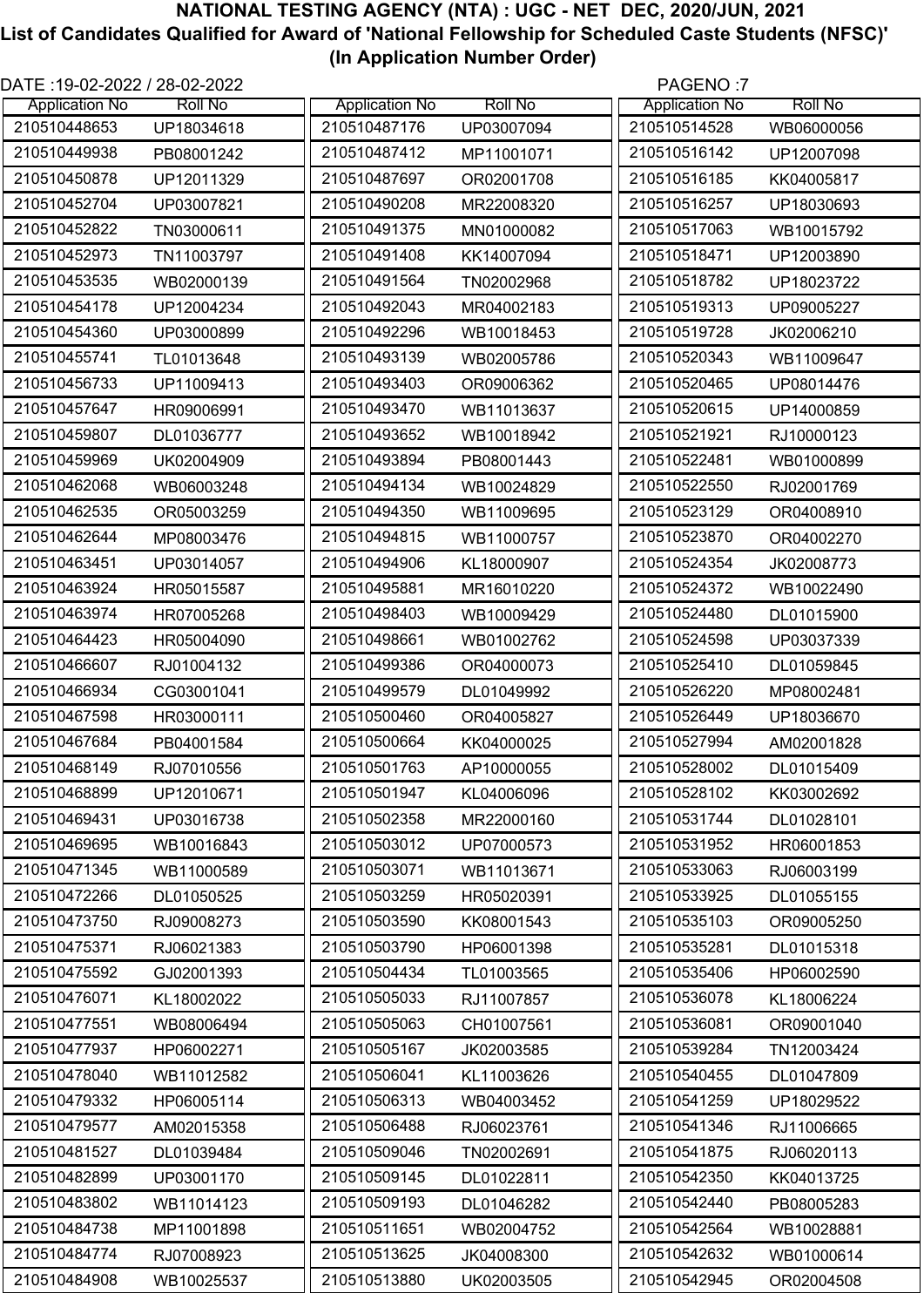| DATE: 19-02-2022 / 28-02-2022 |                       | PAGENO:8              |
|-------------------------------|-----------------------|-----------------------|
| <b>Application No</b>         | <b>Roll No</b>        | <b>Roll No</b>        |
| <b>Roll No</b>                | <b>Application No</b> | <b>Application No</b> |
| 210510543746                  | 210510582201          | 210510609282          |
| UK02003391                    | BR07005907            | UP12009267            |
| 210510544307                  | 210510582747          | 210510609965          |
| UP12010436                    | DL01065862            | JK04008611            |
| 210510544909                  | 210510583255          | 210510610476          |
| UP12000293                    | KL17008432            | KL17008244            |
| 210510545243                  | 210510583257          | 210510611578          |
| PB04003180                    | PB08001717            | WB10002278            |
| 210510545836                  | 210510584567          | 210510612597          |
| JK02007904                    | DL01060920            | UP03001287            |
| 210510547402                  | 210510584990          | 210510612854          |
| HP06002785                    | OR05002694            | UP03007902            |
| 210510549030                  | 210510585109          | 210510612988          |
| KL17010030                    | WB04004079            | TN13000399            |
| 210510552017                  | 210510585383          | 210510613966          |
| DL01005247                    | DL01062924            | JH04000623            |
| 210510553470                  | 210510585534          | 210510617861          |
| UP03008431                    | HP06004550            | WB11012715            |
| 210510557033                  | 210510586026          | 210510618382          |
| TL01010313                    | WB10026215            | DL01051334            |
| 210510558467                  | 210510586078          | 210510620471          |
| WB10015121                    | UP18017081            | KK10005461            |
| 210510559203                  | 210510586165          | 210510621567          |
| PB05004089                    | UK01007331            | UP13002126            |
| 210510559827                  | 210510587276          | 210510622811          |
| DL01031783                    | WB01003341            | CH01001960            |
| 210510563494                  | 210510587889          | 210510623730          |
| AP10001542                    | WB10023788            | UP03006997            |
| 210510564221                  | 210510588338          | 210510624671          |
| UK02005088                    | MP07009235            | RJ10007296            |
| 210510564505                  | 210510588355          | 210510624899          |
| GJ11002156                    | HP03000735            | OR02003359            |
| 210510564727                  | 210510589250          | 210510625859          |
| AM01003107                    | UP12009639            | OR04002205            |
| 210510566950                  | 210510590049          | 210510628366          |
| BR06000673                    | AM05001294            | RJ08004559            |
| 210510567306                  | 210510590820          | 210510629560          |
| AP16002240                    | PB11001688            | KK09000565            |
| 210510567386                  | 210510591013          | 210510630127          |
| DL01029877                    | TL01004954            | TN12000795            |
| 210510567517                  | 210510591211          | 210510630295          |
| UP14001967                    | UP01002406            | DL01005956            |
| 210510568823                  | 210510591482          | 210510631362          |
| DL01057659                    | UP18038440            | PB08001635            |
| 210510569406                  | 210510592186          | 210510631394          |
| RJ06018354                    | JH04004739            | HP06002433            |
| 210510569465                  | 210510592694          | 210510631815          |
| JK02004281                    | KL13001895            | HP06002560            |
| 210510570578                  | 210510593549          | 210510633250          |
| DL01038964                    | WB11000306            | KK14005592            |
| 210510571619                  | 210510593972          | 210510633257          |
| RJ01002119                    | KK14005648            | WB11010811            |
| 210510572298                  | 210510594631          | 210510633379          |
| HR05016037                    | KK10001177            | DL01033818            |
| 210510572414                  | 210510595054          | 210510633536          |
| RJ07008852                    | WB11008780            | UK01003764            |
| 210510572854                  | 210510595584          | 210510634244          |
| BR06007291                    | UP18014417            | AP16000995            |
| 210510573243                  | 210510596543          | 210510634544          |
| DL01006867                    | HR04011446            | UP11010932            |
| 210510574400                  | 210510597225          | 210510635943          |
| OR04012098                    | PB08001990            | KK06000458            |
| 210510575003                  | 210510597520          | 210510636218          |
| MP05000732                    | TN18000316            | HP06002661            |
| 210510575128                  | 210510598672          | 210510636538          |
| UK02001252                    | BR07009563            | AP17002126            |
| 210510575148                  | 210510598764          | 210510637847          |
| UP03012572                    | PB01001785            | HP07000215            |
| 210510575315                  | 210510600061          | 210510638684          |
| UP09002671                    | OR05002705            | BR07017924            |
| 210510575490                  | 210510600104          | 210510639287          |
| PB01003606                    | HP06002838            | UP12005280            |
| 210510576111                  | 210510600909          | 210510641089          |
| MR01000475                    | KL18006247            | UP12006300            |
| 210510576296                  | 210510601200          | 210510645845          |
| HP06001627                    | UK02003256            | RJ06007537            |
| 210510576751                  | 210510601537          | 210510646313          |
| UP03006796                    | DL01001353            | DL01049453            |
| 210510577355                  | 210510601905          | 210510648170          |
| PB02002392                    | OR05001161            | UP12015697            |
| 210510577995                  | 210510602103          | 210510648542          |
| MR04000041                    | HR05006245            | AM02013835            |
| 210510578364                  | 210510602626          | 210510649413          |
| OR09000794                    | MR25000109            | HR04007366            |
| 210510579246                  | 210510606270          | 210510650662          |
| DL01005819                    | UP18036919            | WB10020624            |
| 210510579830                  | 210510606909          | 210510651023          |
| RJ10003547                    | RJ11006798            | OR05000763            |
| 210510580239                  | 210510606972          | 210510651905          |
| UK02004903                    | HP06003691            | UK02003605            |
| 210510580860                  | 210510607002          | 210510652244          |
| RJ07004815                    | CH01001140            | HR07005095            |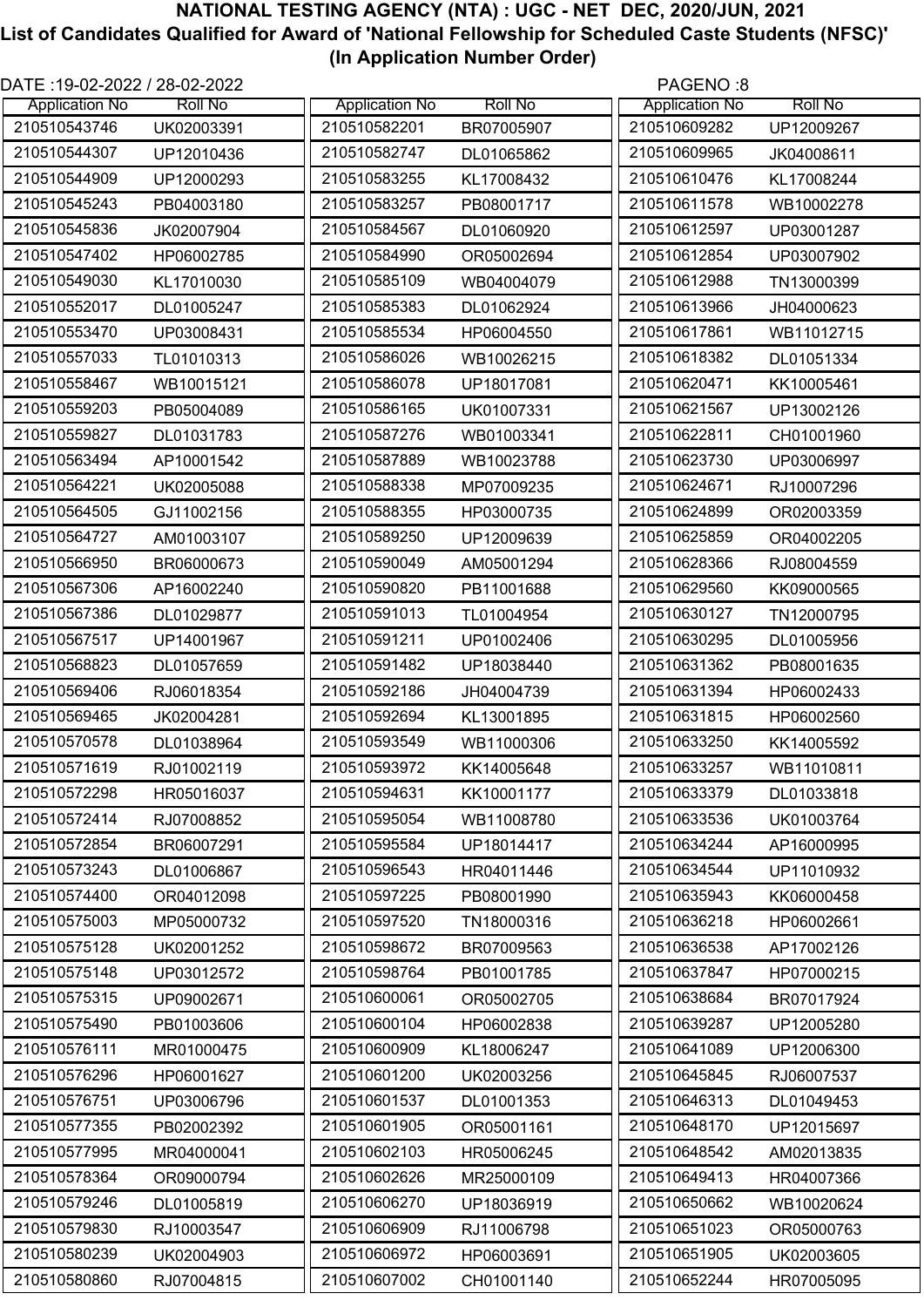| DATE :19-02-2022 / 28-02-2022 |                |                       |                | PAGENO:9              |                |
|-------------------------------|----------------|-----------------------|----------------|-----------------------|----------------|
| <b>Application No</b>         | <b>Roll No</b> | <b>Application No</b> | <b>Roll No</b> | <b>Application No</b> | <b>Roll No</b> |
| 210510652667                  | TN11000971     | 210510691898          | HR05012567     | 210510744121          | HR05008653     |
| 210510652819                  | MR15000054     | 210510696575          | MP12001614     | 210510744831          | DL01026183     |
| 210510654129                  | HR05011140     | 210510698444          | DL01040525     | 210510745505          | KL15005085     |
| 210510654341                  | DL01007870     | 210510698953          | HP03000282     | 210510746740          | MP07002697     |
| 210510654442                  | RJ07002808     | 210510699390          | UP03037678     | 210510747248          | WB02006122     |
| 210510654499                  | PB08001983     | 210510699548          | DL01039398     | 210510750184          | PB08003310     |
| 210510654583                  | OR04009700     | 210510699901          | PB08000755     | 210510751504          | AP17000662     |
| 210510655206                  | DL01058536     | 210510700216          | WB07002633     | 210510754225          | UP03022393     |
| 210510655247                  | PB08001706     | 210510700360          | KL11001268     | 210510755903          | UP11012124     |
| 210510656867                  | UP01006637     | 210510700689          | MR28002093     | 210510757305          | PB02002921     |
| 210510658479                  | TN16000227     | 210510701052          | TN01006531     | 210510757718          | UK01004344     |
| 210510659101                  | WB11002566     | 210510701270          | WB02000469     | 210510758745          | RJ06031018     |
| 210510660465                  | HR05002434     | 210510702077          | TL01009891     | 210510762563          | UP18007077     |
| 210510661715                  | UP04001641     | 210510704511          | UP12004011     | 210510764141          | HR05000286     |
| 210510661787                  | HR05010065     | 210510704746          | AP09000374     | 210510765985          | DL01000026     |
| 210510662128                  | WB10017744     | 210510705978          | GJ01002046     | 210510766769          | DL01016401     |
| 210510663275                  | PB08002883     | 210510706650          | WB08004783     | 210510766787          | UP08014726     |
| 210510664162                  | UP07000773     | 210510706764          | JK02000639     | 210510768860          | KK10001441     |
| 210510664709                  | KL04004220     | 210510709650          | WB08000865     | 210510768958          | MR15001561     |
| 210510665669                  | MR29000988     | 210510711560          | UK03002155     | 210510769567          | BR07017160     |
| 210510666696                  | MR16001869     | 210510713243          | HP04001552     | 210510769704          | AP17000665     |
| 210510666754                  | HR05018018     | 210510713517          | WB10005348     | 210510770213          | MR16004755     |
| 210510667155                  | RJ05001973     | 210510713964          | KL17008362     | 210510772551          | HP07000749     |
| 210510667480                  | MR13000532     | 210510714538          | KL15002933     | 210510776623          | KK03000083     |
| 210510668610                  | HR07004977     | 210510714691          | OR09000704     | 210510777685          | UP06006216     |
| 210510669659                  | UP18022974     | 210510715652          | UK01001507     | 210510778109          | HP06002688     |
| 210510670333                  | TL01004976     | 210510715998          | RJ01004311     | 210510779008          | HP06002935     |
| 210510670550                  | DL01061304     | 210510717027          | OR04003081     | 210510780726          | AP01001457     |
| 210510670956                  | UP10001626     | 210510718259          | UP17000328     | 210510781083          | MP11001820     |
| 210510671622                  | WB10020544     | 210510719603          | PB08001403     | 210510782222          | GJ01005889     |
| 210510673455                  | BR07014759     | 210510720279          | GJ02000193     | 210510782751          | KK14001626     |
| 210510673938                  | MP08002443     | 210510720430          | TL01017077     | 210510784845          | WB10018618     |
| 210510673991                  | TL01020037     | 210510723243          | UP10001290     | 210510786833          | CH01007229     |
| 210510674477                  | WB07001535     | 210510725241          | DL01051374     | 210510787544          | UP14004720     |
| 210510674744                  | GJ11001708     | 210510725584          | MR17003134     | 210510789810          | UP12023836     |
| 210510676868                  | RJ05000943     | 210510727366          | DL01025040     | 210510791674          | MP13001294     |
| 210510678884                  | WB02001394     | 210510727765          | HR09005038     | 210510793604          | TL01015077     |
| 210510681806                  | HR05000113     | 210510730008          | RJ06006739     | 210510795540          | WB08005657     |
| 210510683521                  | RJ11005493     | 210510736374          | HR07002611     | 210510795565          | PB02007452     |
| 210510685137                  | HR04009500     | 210510739380          | PB11000556     | 210510795955          | JK03000343     |
| 210510685220                  | KK04018214     | 210510739465          | RJ06034557     | 210510798380          | KK10001447     |
| 210510687224                  | WB10006150     | 210510740050          | DL01049796     | 210510798611          | UP03017458     |
| 210510688243                  | HP06004250     | 210510740503          | CH01008966     | 210510800249          | DL01016839     |
| 210510689276                  | RJ06019782     | 210510742292          | MR09001472     | 210510802241          | UP08012237     |
| 210510691071                  | DL01054052     | 210510742484          | DL01018948     | 210510804523          | UP03004772     |
| 210510691807                  | OR05000842     | 210510743439          | MR16000264     | 210510804956          | RJ07002520     |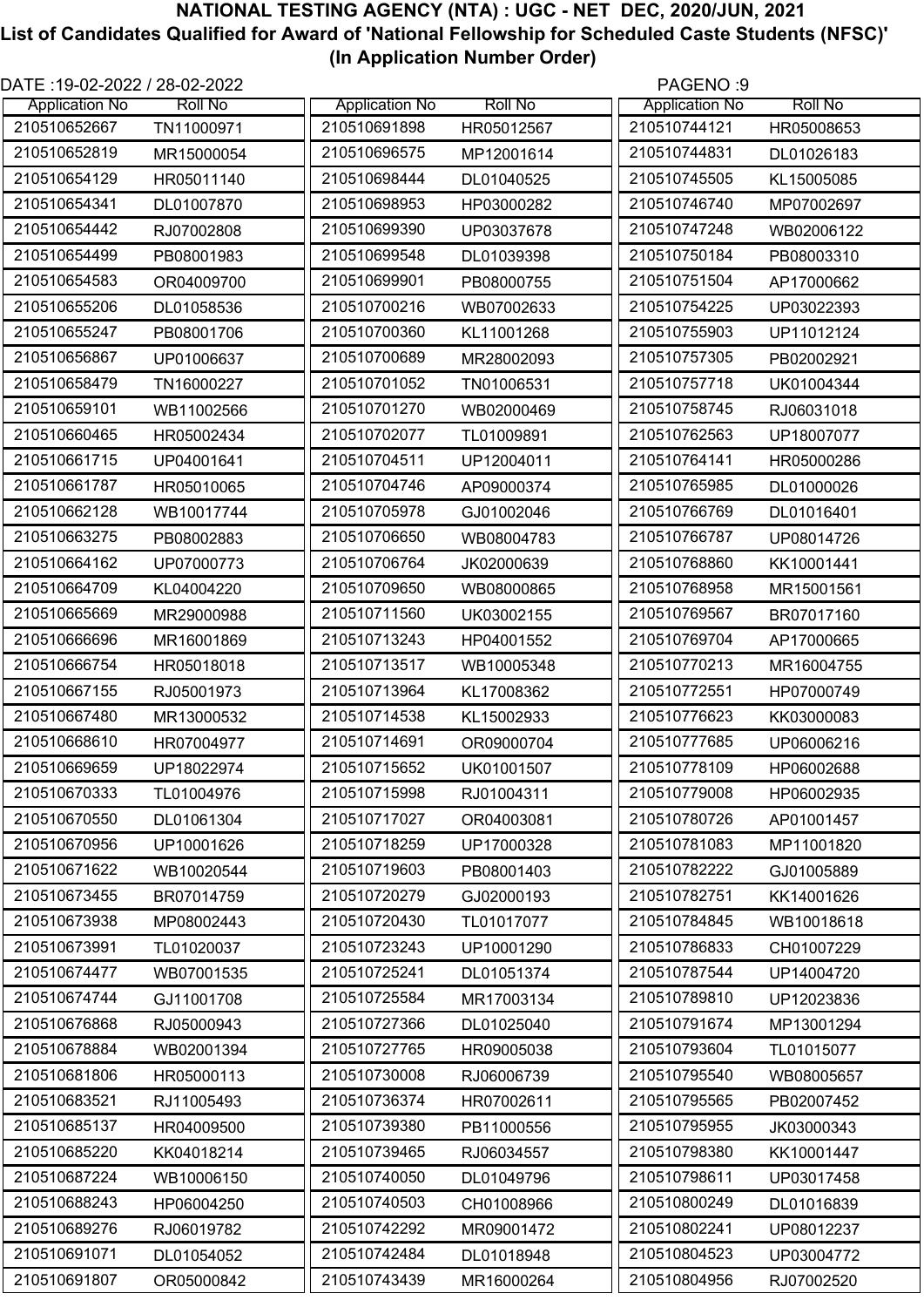| DATE: 19-02-2022 / 28-02-2022 |                       | PAGENO:10             |
|-------------------------------|-----------------------|-----------------------|
| <b>Application No</b>         | <b>Roll No</b>        | <b>Roll No</b>        |
| <b>Roll No</b>                | <b>Application No</b> | <b>Application No</b> |
| 210510805139                  | 210510831864          | 210510879485          |
| HR04010894                    | DL01002405            | HR04000067            |
| 210510805304                  | 210510832479          | 210510880161          |
| WB11001472                    | TN01003295            | CG01000028            |
| 210510805516                  | 210510834962          | 210510883439          |
| RJ11007988                    | MP06000593            | KL11001998            |
| 210510806768                  | 210510835973          | 210510886508          |
| KL18002343                    | TN02000123            | PO01000243            |
| 210510808659                  | 210510837666          | 210510891462          |
| TN08007120                    | UP08005912            | KK08000059            |
| 210510808972                  | 210510839501          | 210510892854          |
| BR07018485                    | KK04006508            | PB01001501            |
| 210510809764                  | 210510840595          | 210510896305          |
| UP03009649                    | WB10027689            | KL08000509            |
| 210510809989                  | 210510840909          | 210510904848          |
| UP03020637                    | MN01007327            | DL01047150            |
| 210510810423                  | 210510842432          | 210510906614          |
| JH03004267                    | AP01001444            | PB05000846            |
| 210510811376                  | 210510842544          | 210510907101          |
| UP02003347                    | UP03016049            | DL01021068            |
| 210510811954                  | 210510845292          | 210510908177          |
| WB04002310                    | UP12010291            | OR09001333            |
| 210510815018                  | 210510845637          | 210510909723          |
| PB08001782                    | TN08007782            | HR07001383            |
| 210510815155                  | 210510846002          | 210510910109          |
| TL01016050                    | PB05001489            | UP02006641            |
| 210510815189                  | 210510847641          | 210510911556          |
| AP18002032                    | MR28000769            | JK02007912            |
| 210510815479                  | 210510848204          | 210510913261          |
| DL01059735                    | WB10016992            | RJ06033236            |
| 210510815524                  | 210510848797          | 210510915275          |
| UK04000304                    | KL17001950            | DL01060122            |
| 210510815843                  | 210510849156          | 210510918089          |
| PO01003255                    | WB10025261            | KK14000999            |
| 210510815990                  | 210510850280          | 210510920903          |
| JK04000867                    | UP18038185            | UP12020413            |
| 210510817645                  | 210510851104          | 210510922457          |
| RJ05002968                    | KL12002431            | BR07016338            |
| 210510817883                  | 210510852885          | 210510922790          |
| HR09007927                    | TN01006410            | RJ01003255            |
| 210510817903                  | 210510853022          | 210510925669          |
| DL01064476                    | DL01051516            | HR06000862            |
| 210510818234                  | 210510853278          | 210510925833          |
| TN01006172                    | WB08003689            | MN01006268            |
| 210510818731                  | 210510856365          | 210510929246          |
| UP12005884                    | KL04000838            | HR03004030            |
| 210510818833                  | 210510857095          | 210510929275          |
| PB08001650                    | DL01056874            | RJ08004951            |
| 210510819387                  | 210510858429          | 210510931500          |
| TN02005251                    | RJ05004484            | MP12000004            |
| 210510819653                  | 210510858550          | 210510932149          |
| RJ06008250                    | HR09007818            | UP14009427            |
| 210510819905                  | 210510859710          | 210510933097          |
| MR22007748                    | GJ12001451            | JK02005481            |
| 210510820137                  | 210510861521          | 210510935506          |
| UP03009230                    | UP03026636            | KL04009913            |
| 210510820198                  | 210510861523          | 210510935724          |
| KK08000774                    | RJ11001866            | DL01032638            |
| 210510820568                  | 210510863236          | 210510938026          |
| DL01047183                    | UP03021162            | MR22000760            |
| 210510821112                  | 210510865623          | 210510941549          |
| RJ07006797                    | AP06000298            | HR07001250            |
| 210510822517                  | 210510865764          | 210510942415          |
| DL01045322                    | HP06001117            | UP14005603            |
| 210510822838                  | 210510866163          | 210510943432          |
| UP12001016                    | RJ06005297            | KK04013410            |
| 210510824220                  | 210510866557          | 210510944751          |
| AP16002469                    | DL01063673            | TL01005062            |
| 210510828094                  | 210510867342          | 210510948468          |
| CH01009698                    | UP03027064            | PB04002323            |
| 210510828316                  | 210510869239          | 210510948920          |
| OR04005745                    | RJ06029904            | MP12002906            |
| 210510828726                  | 210510869991          | 210510949761          |
| UP11002801                    | UP18038323            | AM05001691            |
| 210510828873                  | 210510872119          | 210510961554          |
| UP12027561                    | AM05001834            | MN01003005            |
| 210510830023                  | 210510873475          | 210510962887          |
| UP12005611                    | MR14001401            | MP08002433            |
| 210510830034                  | 210510874239          | 210510963111          |
| WB11013011                    | KL04005282            | UP17002410            |
| 210510830505                  | 210510874656          | 210510964904          |
| PB04004285                    | HR05005097            | JK03000714            |
| 210510830705                  | 210510875005          | 210510964963          |
| HR07002618                    | JK02008809            | KL18004555            |
| 210510831600                  | 210510875224          | 210510966248          |
| WB02003993                    | WB11010452            | PB05002603            |
| 210510831628                  | 210510875484          | 210510968102          |
| AP12000676                    | SM01000850            | KK10004113            |
| 210510831684                  | 210510876861          | 210510970713          |
| DL01040244                    | MR22000440            | RJ06018485            |
| 210510831819                  | 210510877631          | 210510973017          |
| KK12002316                    | UP03008275            | KK14000936            |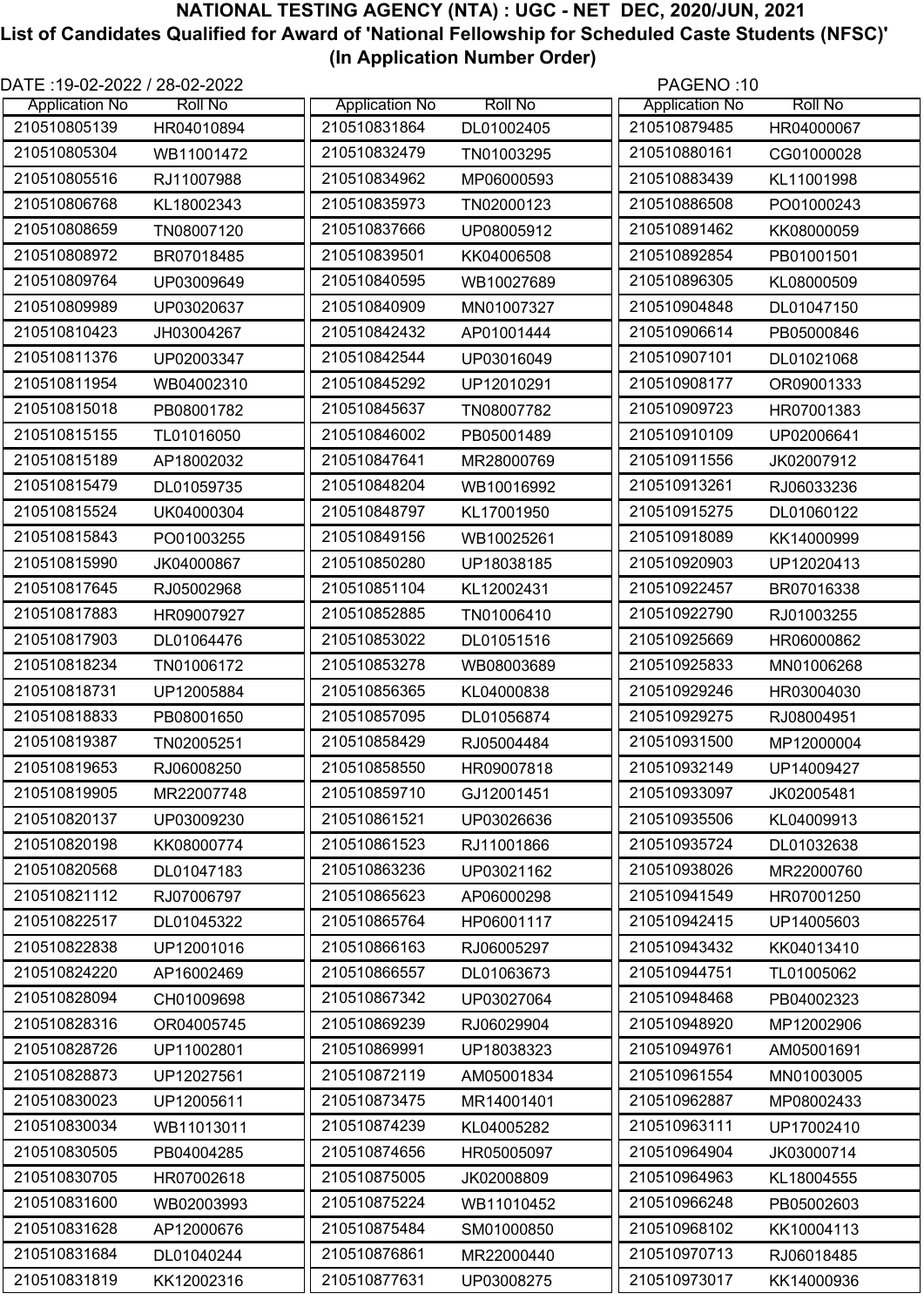| DATE: 19-02-2022 / 28-02-2022 |                                          | PAGENO:11                  |
|-------------------------------|------------------------------------------|----------------------------|
| <b>Application No</b>         | <b>Roll No</b>                           | <b>Roll No</b>             |
| <b>Roll No</b>                | <b>Application No</b>                    | <b>Application No</b>      |
| 210510976616                  | 210511045639                             | 210520010360               |
| BR07004212                    | TN10000415                               | UK06000872                 |
| 210510976626                  | 210511045760                             | 210520010890               |
| RJ09000053                    | UP11012055                               | UK01005291                 |
| 210510976794                  | 210511045998                             | 210520012240               |
| TL01014785                    | KL04004371                               | HR03002778                 |
| 210510980740                  | 210511049403                             | 210520014793               |
| TL01001109                    | BR05003290                               | UP03007811                 |
| 210510985540                  | 210511049704                             | 210520015198               |
| DL01010963                    | HR07002119                               | DL01063934                 |
| 210510993117                  | 210511059092                             | 210520015517               |
| KL11003673                    | RJ06015238                               | KL17010232                 |
| 210510997293                  | 210511061323                             | 210520015839               |
| WB11003079                    | RJ11006490                               | UP12012353                 |
| 210510998068                  | 210511062048                             | 210520017402               |
| MR16004043                    | UP02005758                               | UP11000735                 |
| 210511001087                  | 210511062976                             | 210520019004               |
| TL01015482                    | AP18001006                               | RJ10003192                 |
| 210511001662                  | 210511064730                             | 210520019365               |
| RJ01005005                    | UP07000964                               | WB10021193                 |
| 210511001678                  | 210511068459                             | 210520020656               |
| TL01003328                    | DL01048860                               | MR26000465                 |
| 210511003043                  | 210511070942                             | 210520021251               |
| KK14005144                    | DL01054307                               | HR04008481                 |
| 210511004552                  | 210511072330                             | 210520021790               |
| RJ06026649                    | HR05008562                               | UP12015730                 |
| 210511005152                  | 210511075759                             | 210520021842               |
| KK14001828                    | GJ01002822                               | HR07000474                 |
| 210511006327                  | 210511075785                             | 210520023035               |
| KK03003355                    | KL15000138                               | BR07019956                 |
| 210511007872                  | 210511076870                             | 210520023040               |
| DL01051318                    | MP06000994                               | DL01061291                 |
| 210511008539                  | 210511078013                             | 210520024030               |
| UP18029473                    | UP07002085                               | UP03026311                 |
| 210511009090                  | 210511078677                             | 210520025019               |
| UP12006027                    | WB06003483                               | UP14003537                 |
| 210511009379                  | 210511088333                             | 210520025689               |
| DL01042113                    | DL01002918                               | MR13001799                 |
| 210511009633                  | 210511091126                             | 210520028430               |
| UP18037249                    | RJ07005434                               | WB10019443                 |
| 210511009637                  | 210511092063                             | 210520029009               |
| UK03001800                    | KL09003499                               | RJ07002071                 |
| 210511009948                  | 210511092523                             | 210520029042               |
| UP12008514                    | WB11003220                               | HR05005357                 |
| 210511011359                  | 210511098587                             | 210520029958               |
| OR05000088                    | UP16000848                               | TL03000802                 |
| 210511012103                  | 210511102916                             | 210520030171               |
| MR17002807                    | HR04003863                               | HP06003464                 |
| 210511012960                  | 210511104340                             | 210520032079               |
| RJ07009565                    | WB10008980                               | RJ09001814                 |
| 210511016660                  | 210511105375                             | 210520032478               |
| MZ01002325                    | KK04003955                               | PB05002324                 |
| 210511017990                  | 210511110168                             | 210520034660               |
| RJ09008308                    | TL01013805                               | RJ06002307                 |
| 210511018649                  | 210511110716                             | 210520039455               |
| KK10001131                    | DL01053747                               | CG01004195                 |
| 210511018705                  | 210511111231                             | 210520041348               |
| AP11000875                    | RJ06011206                               | TN02007621                 |
| 210511021516                  | 210511124590                             | 210520046065               |
| CH01003978                    | DL01028975                               | OR04005194                 |
| 210511021738                  | 210511132381                             | 210520049078               |
| UP18029214                    | UP18029877                               | DL01033914                 |
| 210511023630                  | 210511139038                             | 210520050872               |
| WB10007452                    | KK10006457                               | CH01005051                 |
| 210511024018                  | 210511147815                             | 210520055293               |
| KL12005601                    | UP10001756                               | HP10000645                 |
| 210511025661                  | 210520000021                             | 210520058191               |
| RJ08002343<br>210511025670    | DL01030773<br>210520001293<br>DL01010179 | UP12027449<br>210520058919 |
| RJ05003848<br>210511026203    | 210520002723                             | CH01009264<br>210520063095 |
| UP12005597                    | DL01043798                               | PB08002069                 |
| 210511027379                  | 210520003653                             | 210520064829               |
| RJ02003460                    | AM01001710                               | RJ08006573                 |
| 210511028556                  | 210520003891                             | 210520066029               |
| TN10000600                    | WB08006910                               | DL01041962                 |
| 210511029540                  | 210520004134                             | 210520067524               |
| UP13001797                    | WB10007720                               | PB08001669                 |
| 210511032615                  | 210520004767                             | 210520071403               |
| MR17005296                    | WB06000275                               | WB11008128                 |
| 210511032821                  | 210520004925                             | 210520071662               |
| HR06000309                    | WB10014038                               | DL01016264                 |
| 210511034716                  | 210520004992                             | 210520072838               |
| BR07008658                    | UP12002324                               | CH01003794                 |
| 210511037572                  | 210520005002                             | 210520072862               |
| DL01048362                    | WB10027156                               | DL01062706                 |
| 210511038769                  | 210520005929                             | 210520074705               |
| PB08005388                    | OR09000609                               | WB08001326                 |
| 210511040417                  | 210520006453                             | 210520075978               |
| WB11015177                    | WB10001584                               | RJ08004648                 |
| 210511044315                  | 210520009178                             | 210520079028               |
| DL01018715                    | TL01017251                               | AM02004498                 |